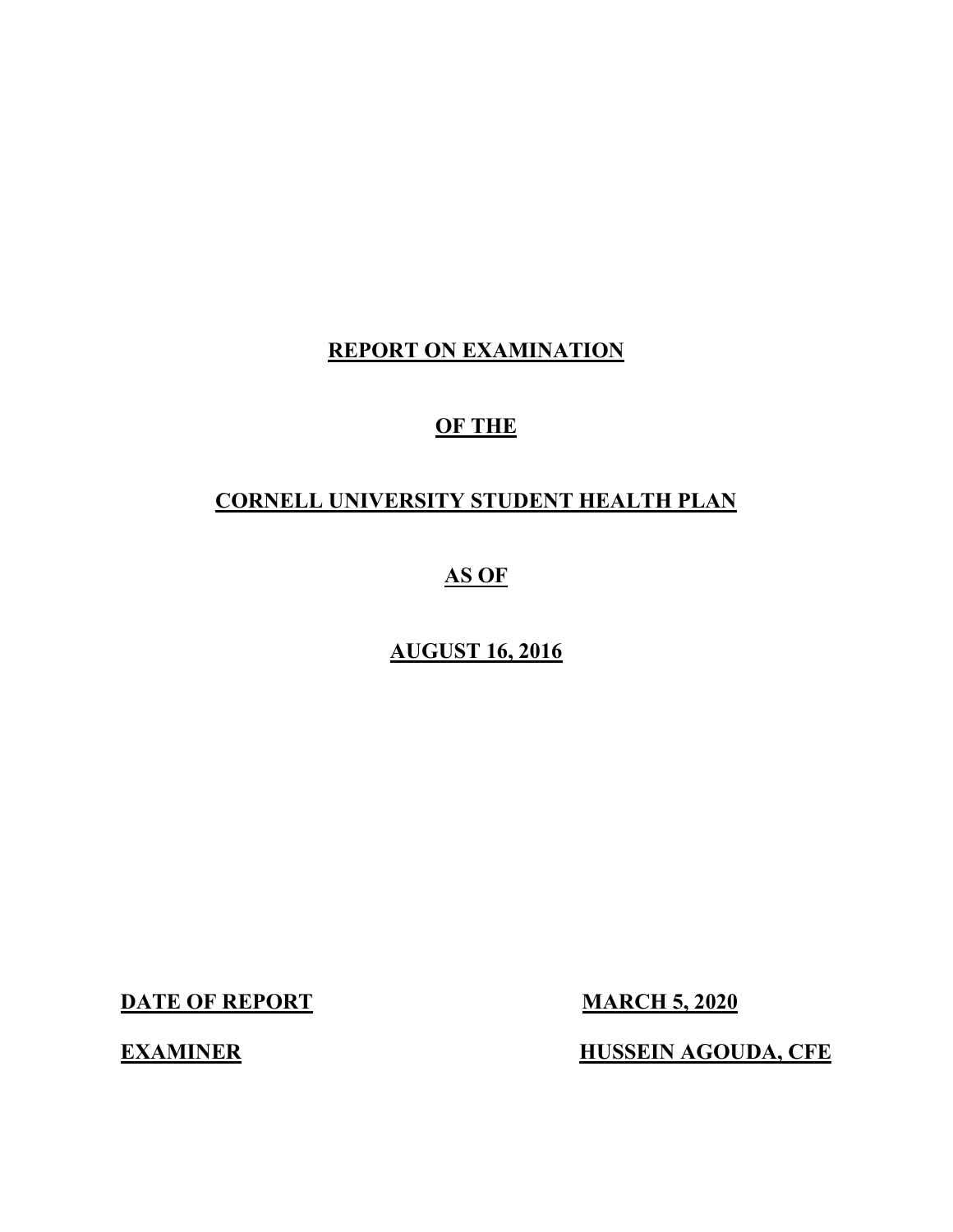# TABLE OF CONTENTS

# ITEM NO. PAGE NO.

| 1. | Scope of the examination                                                                                                                                                                          | $\overline{2}$             |
|----|---------------------------------------------------------------------------------------------------------------------------------------------------------------------------------------------------|----------------------------|
| 2. | Description of the Plan                                                                                                                                                                           | 5                          |
|    | Corporate governance<br>A.<br>Territory and plan of operation<br><b>B.</b><br>Third party agreements<br>$C_{\cdot}$<br>Accounts and records<br>D.<br>Ε.<br>Significant operating ratios           | 6<br>7<br>8<br>9<br>11     |
| 3. | <b>Financial statements</b>                                                                                                                                                                       | 12                         |
|    | <b>Balance</b> sheet<br>$\mathsf{A}$ .<br>Statement of revenue and expenses and surplus<br>B.                                                                                                     | 13<br>14                   |
| 4. | Claims unpaid                                                                                                                                                                                     | 15                         |
| 5. | Market conduct activities                                                                                                                                                                         | 16                         |
|    | Prompt payment of claims<br>А.<br>Grievances<br>$\bf{B}$ .<br>Explanation of benefits statements ("EOBs")<br>C.<br>Utilization review<br>D.<br>Affordable HealthCare Act ("ACA") compliance<br>Е. | 17<br>19<br>20<br>23<br>26 |
| 6. | Summary of comments and recommendations                                                                                                                                                           | 29                         |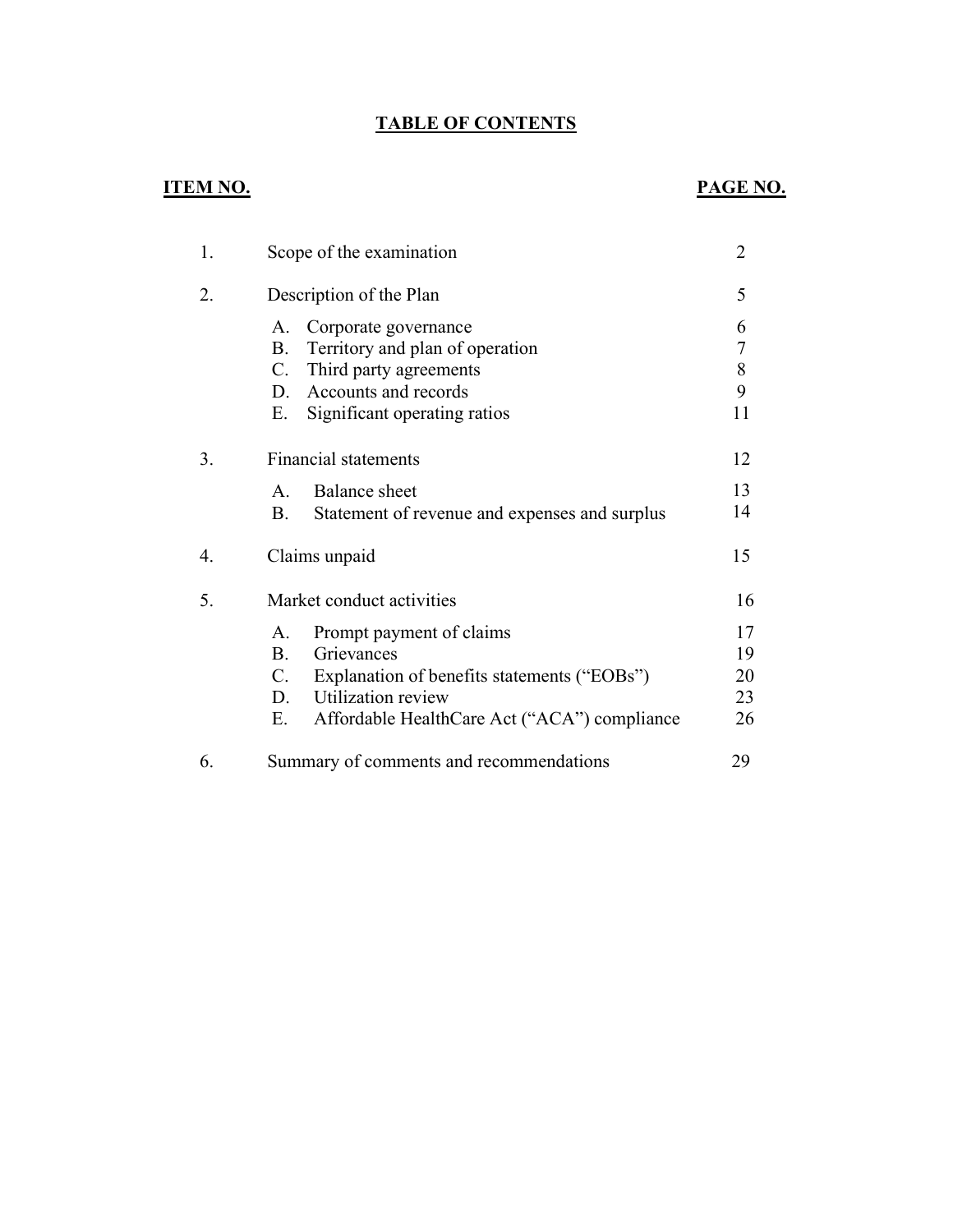

# **Department of nancial Services**

ANDREW M. CUOMO Governor

LINDA A. LACEWELL Acting Superintendent

March 5, 2020

Linda A. Lacewell Superintendent of Financial Services Albany, New York 12257

Madam:

Pursuant to the requirements of the New York Insurance Law and acting in accordance with the instructions contained in Appointment Number 31619, dated April 5, 2017, attached hereto, I have made an examination into the condition and affairs of Cornell University Student Health Plan, a self-funded student health plan certified pursuant to the provisions of Section 1124 of the New York Insurance Law, as of August 16, 2016. The following report is respectfully submitted thereon.

The examination was conducted at the main administrative office of Cornell University Student Health Plan, located at 395 Pine Tree Road, Suite 110, Ithaca, NY 14850.

Wherever the designations "SHP" or the "Plan" appear herein, without qualification, they should be understood to indicate Cornell University Student Health Plan.

Wherever the designation the "Department" appears herein, without qualification, it should be understood to indicate the New York State Department of Financial Services.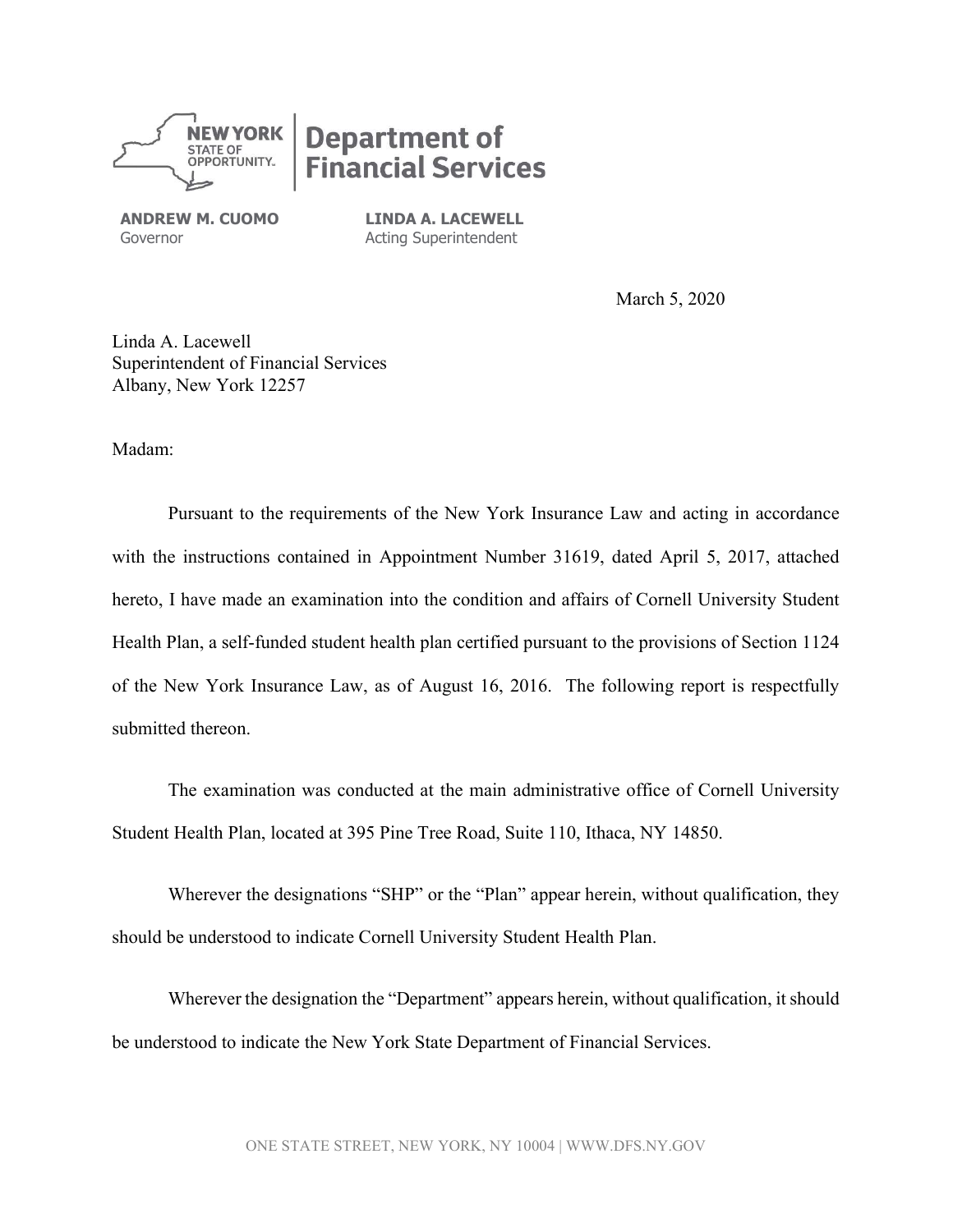#### 1. SCOPE OF EXAMINATION

This is the first examination of the Plan. The examination of the Plan was a combined (financial and market conduct) examination and covered the two-year period from August 17, 2014 to August 16, 2016. The financial component of the examination was conducted as a financial examination, as such term is defined in the National Association of Insurance Commissioners ("NAIC") Financial Condition Examiners Handbook, 2017 Edition (the "Handbook"). The examination was conducted observing the guidelines and procedures in the Handbook. Where deemed appropriate by the examiner, transactions occurring subsequent to August 16, 2016 (fiscal year end) were also reviewed.

The financial portion of the examination was conducted on a risk-focused basis in accordance with the provisions of the Handbook, which provides guidance for the establishment of an examination plan based on the examiner's assessment of risk in the Plan's operations and utilized that evaluation in formulating the nature and extent of the examination. The examiner planned and performed the examination to evaluate the Plan's current financial condition, as well as to identify prospective risks that may threaten the future solvency of the Plan.

The examiner identified key functional areas and their corresponding key processes, assessed the risks within those processes, and assessed the internal control systems and procedures used to mitigate those risks. The examination also included an assessment of the principles used and significant estimates made by management, an evaluation of the overall financial statement presentation, and determined management's compliance with the Department's statutes and guidelines, and annual statement instructions.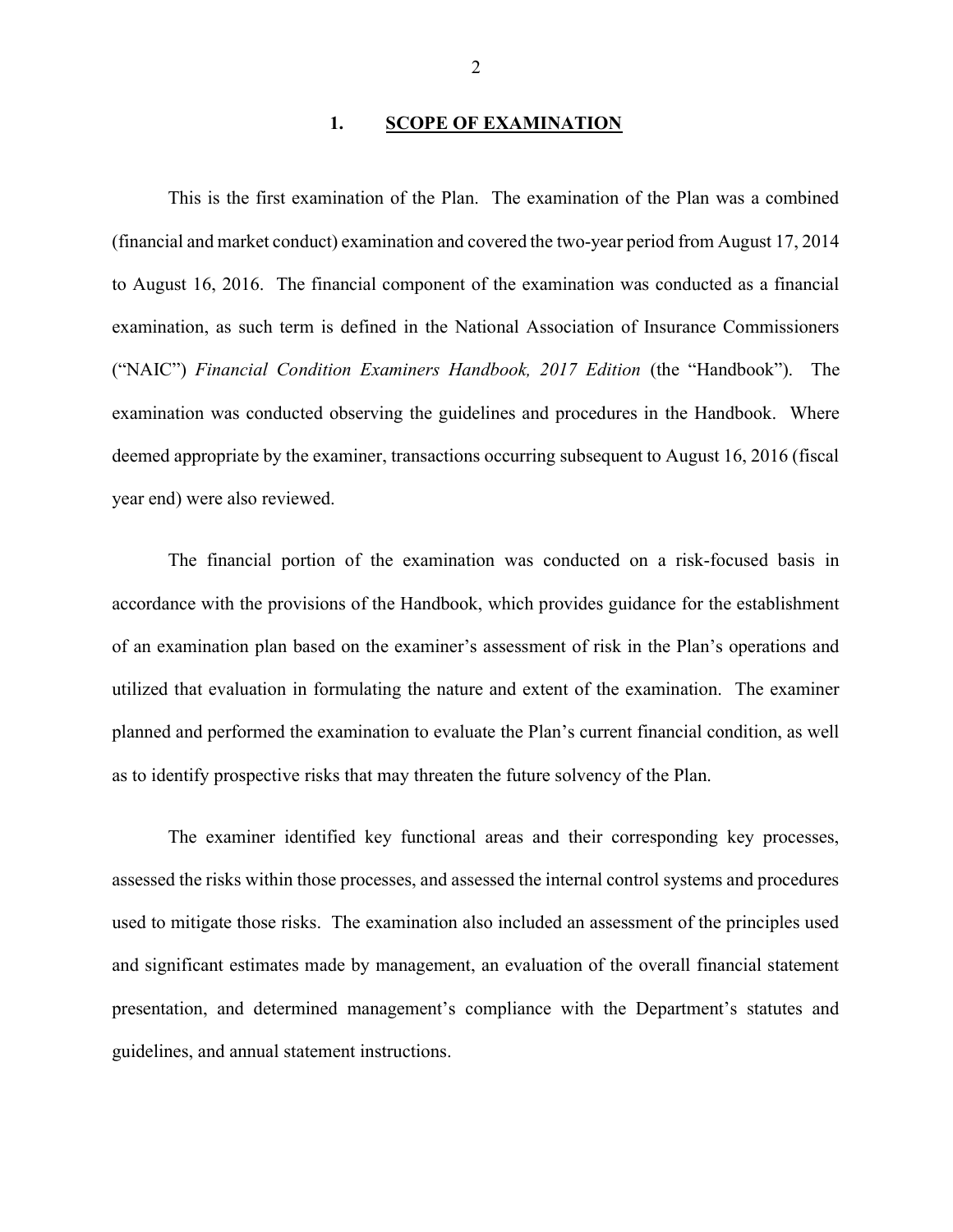Information concerning the Plan's organizational structure, business approach and control environment were utilized to develop the examination approach. The examination evaluated the Plan's risks and management activities in accordance with the NAIC's nine branded risk categories.

These categories are as follows:

- Pricing/Underwriting
- Reserving
- Operational
- Strategic
- Credit
- Market
- Liquidity
- Legal
- Reputational

The examination also evaluated the Plan's critical risk categories in accordance with the

NAIC's ten critical risk categories. These categories are as follows:

- Valuation/Impairment of Complex or Subjectively Valued Invested Assets
- Liquidity Considerations
- Appropriateness of Investment Portfolio and Strategy
- Appropriateness/Adequacy of Reinsurance Program
- Reinsurance Reporting and Collectability
- Underwriting and Pricing Strategy/Quality
- Reserve Data
- Reserve Adequacy
- Related Party/Holding Company Considerations
- Capital Management

This report on examination is confined to financial statements and comments on those matters which involve departures from laws, regulations or rules, or which require explanation or description.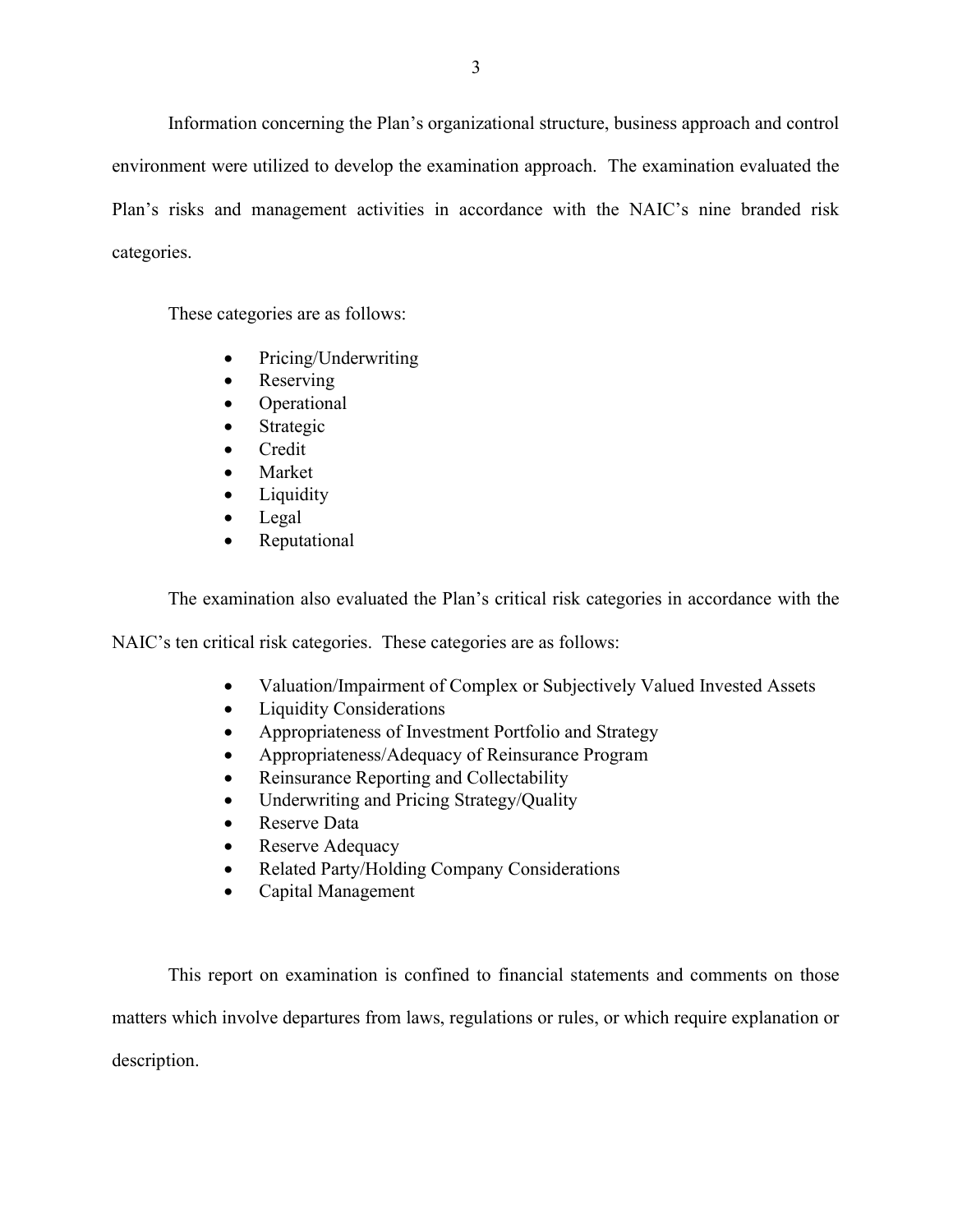Cornell University ("Cornell" or the "University") operates the Plan as an "Organization" within the University. The University's fiscal year runs from July  $1<sup>st</sup>$  through June  $30<sup>th</sup>$  of the following year, whereas the SHP fiscal year runs from August  $17<sup>th</sup>$  through August  $16<sup>th</sup>$  of the following year. For the University's fiscal years 2014 to 2015 and 2015 to 2016, the University engaged PricewaterhouseCoopers LLP (the "CPA" or "Pricewaterhouse") to perform its annual financial statement audit. The University received unmodified opinions for its audited financial statements for the period July 1, 2014 through June 30, 2016.

It was noted that Pricewaterhouse did not scope the SHP into its audit as instructed by the Department's June 19, 2015 letter to Cornell, which states in part:

"The notes to the financial statement shall show the financial results of the student health plan operations and a description as to how the institution meets the reserve requirements in paragraph one of subsection (h) of this section, including the amounts reported for each of the reserves, the method used to calculate the reserves, and the change in the reserves from the beginning of the plan's fiscal year to the end of the plan's fiscal year. In addition, the notes to financial statement shall detail the assets comprising the contingent reserve fund to demonstrate compliance with paragraph one of subsection (h) of this section."

In lieu of scoping the Plan into the University's annual independent financial audit, the Plan engaged a separate public accounting firm, Insero & Co. CPAs, LLP ("Insero"), to perform an independent audit of the Plan to supplement Cornell's consolidated annual audit. Insero's audit covered the Plan's fiscal year periods of August 17, 2014 through August 16, 2016, as well as subsequent events. SHP received an unmodified opinion for the above period.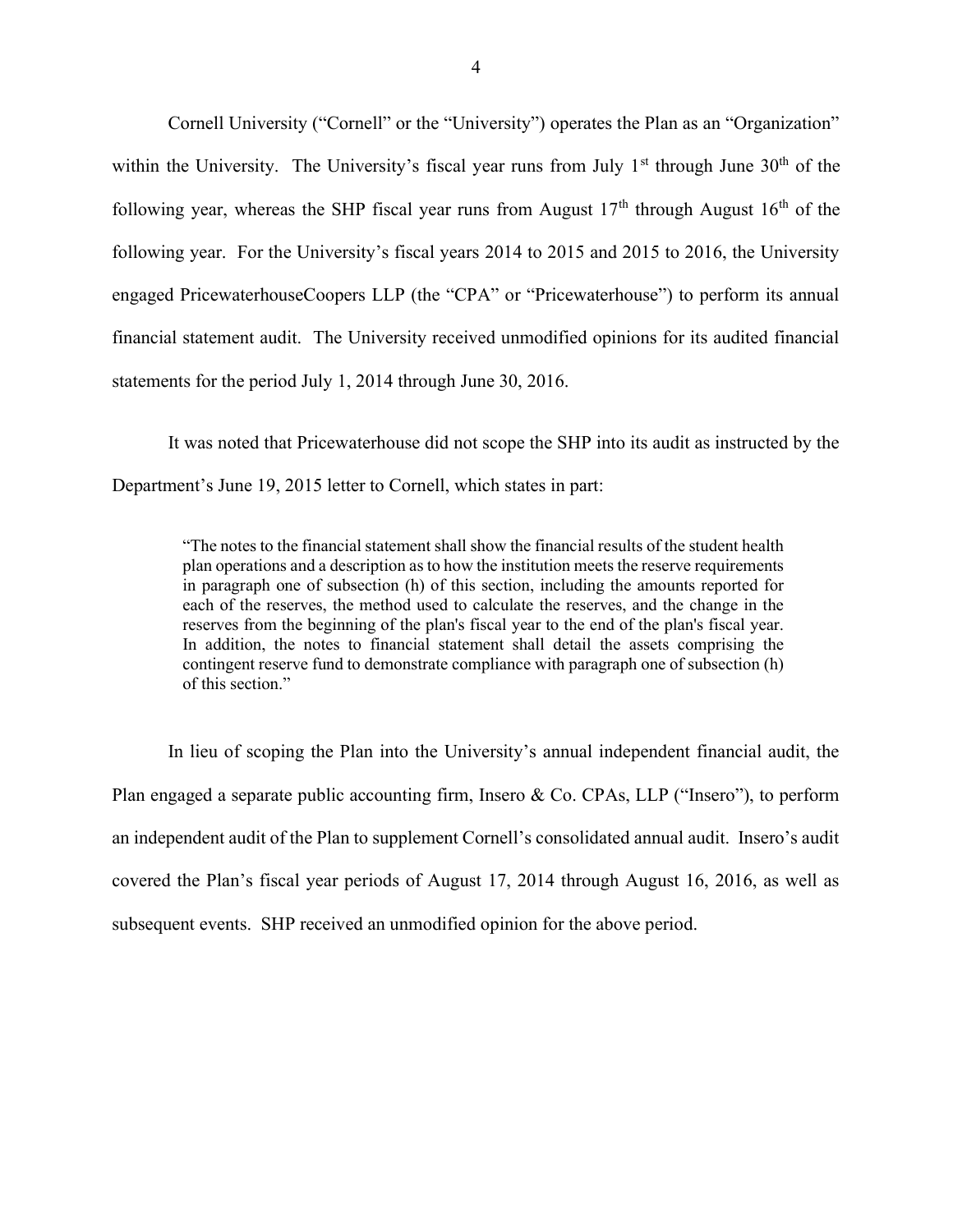#### 2. DESCRIPTION OF THE PLAN

On July 1, 2014, Cornell was issued a certificate of authority to operate a student health plan by the Superintendent of Financial Services, pursuant to Section 1124 of the New York Insurance Law. The initial name used for the student health plan was "Cornell University Student Health Insurance Plan." Thereafter, the Plan changed its name to "Cornell University Student Health Plan." Prior to August 17, 2014, the University provided a fully-insured student health insurance plan for medical and prescription drug coverage, as well as optional dental and vision insurance through Aetna Student Health.

Cornell University Student Health Plan is a self-funded plan established to provide extensive health benefits to students at the University's Ithaca-based campuses. The SHP was developed especially for students to provide access to convenient and comprehensive care that compliments the health services offered on campus. Cornell requires that all students enrolled in the University have health insurance. Spouses and dependents of students are eligible to be on the plan and have the option to enroll. The SHP is a comprehensive plan including, but not limited to, extensive coverage for most on or off-campus medical care and maintains a preferred provider network that includes the local hospital in Ithaca. The SHP provides only medical and prescription drug benefits. According to the SHP's actuarial memorandum from Mercer Health and Benefits LLC, optional coverage for dental and vision benefits are available for adults on a fully insured basis.

Undergraduate students enrolled in Medicaid in New York State are eligible for the New York State Department of Health premium payment program. This benefit plan design, Student Health Plan-Medicaid ("SHP-M"), is similar to the student health plan for the non-Medicaid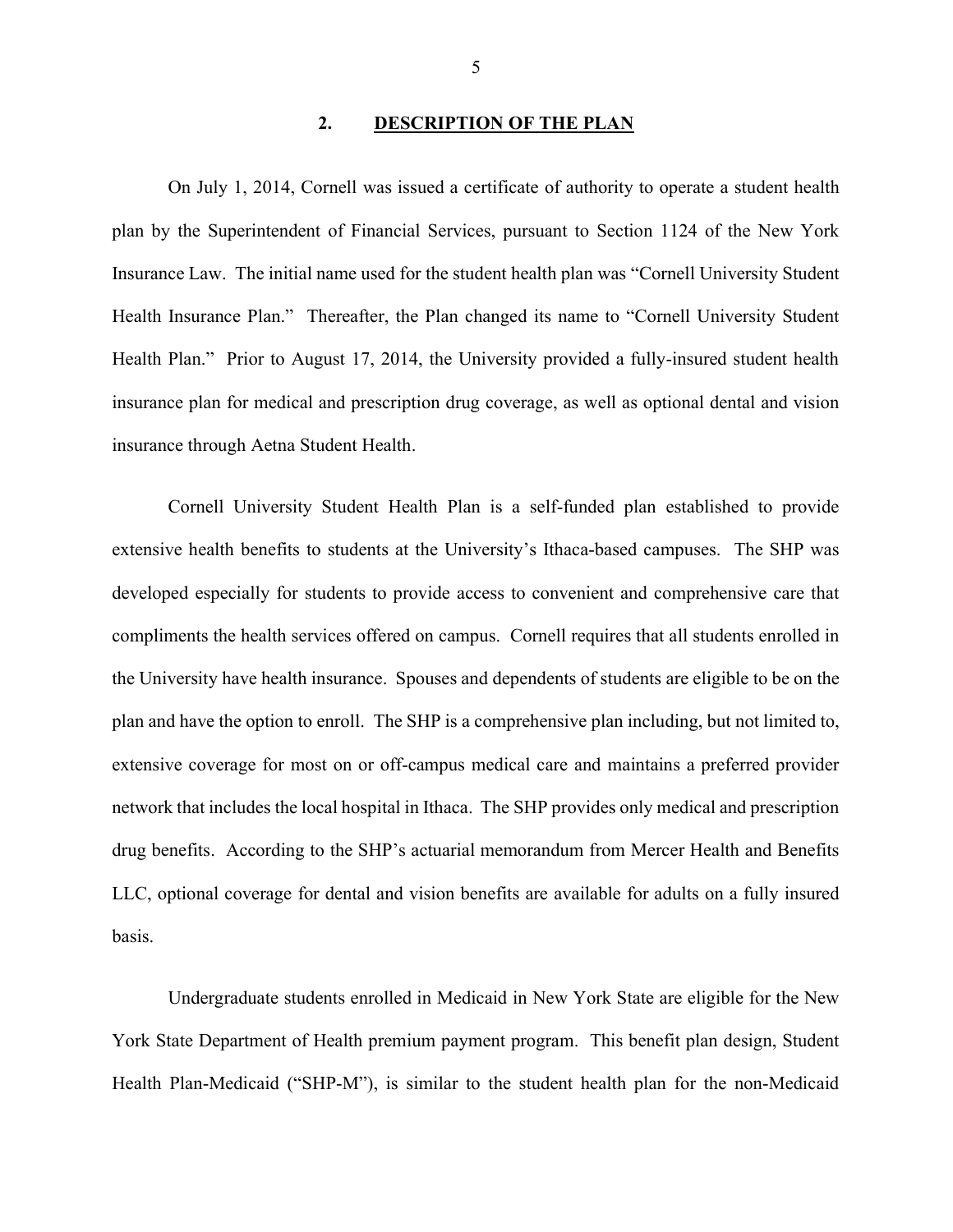eligible students, but with no cost-sharing for the first tier of coverage. The cost sharing under SHP-M is identical to the cost sharing under Medicaid and includes access to the features of the Student Health Plan designed for non-Medicaid eligible students.

Enrollment in the SHP is achieved by means of individual contracts made with registered students. The premiums are collected together with the students' tuition. For the school's 2015/2016 fiscal year, the Plan covered approximately 11,340 students.

#### A. Corporate Governance

Corporate governance of the SHP is vested in the Cornell University Board of Trustees. However, until the beginning of the 2017-18 fiscal year, Cornell did not have a governance committee specific to the Plan and instead relied on the Cornell University board, which focuses on the University as a whole. In July 2017, during the course of this examination, the Plan established an Oversight Committee, which is subject to Cornell Board of Trustees governance.

The list of the Oversight Committee group members was submitted to the Department for review and approval. On November 22, 2017, the Department communicated to the Plan that it is not acceptable to substitute an internally created committee for Cornell's board of Trustees, and that Cornell's principal officers must sign the annual statement Jurat Page.

Not-For-Profit Corporation Law - Section 621(a) states in part:

<sup>&</sup>quot;(a) Except as otherwise provided herein, every corporation shall keep, at the office of the corporation, correct and complete books and records of account and minutes of the proceedings of its members, board and executive committee, if any, and shall keep at such office or at the office of its transfer agent or registrar in this state, a list or record containing the names and addresses of all members, the class or classes of membership or capital certificates and the number of capital certificates held by each and the dates when they respectively became the holders of record thereof. A corporation may keep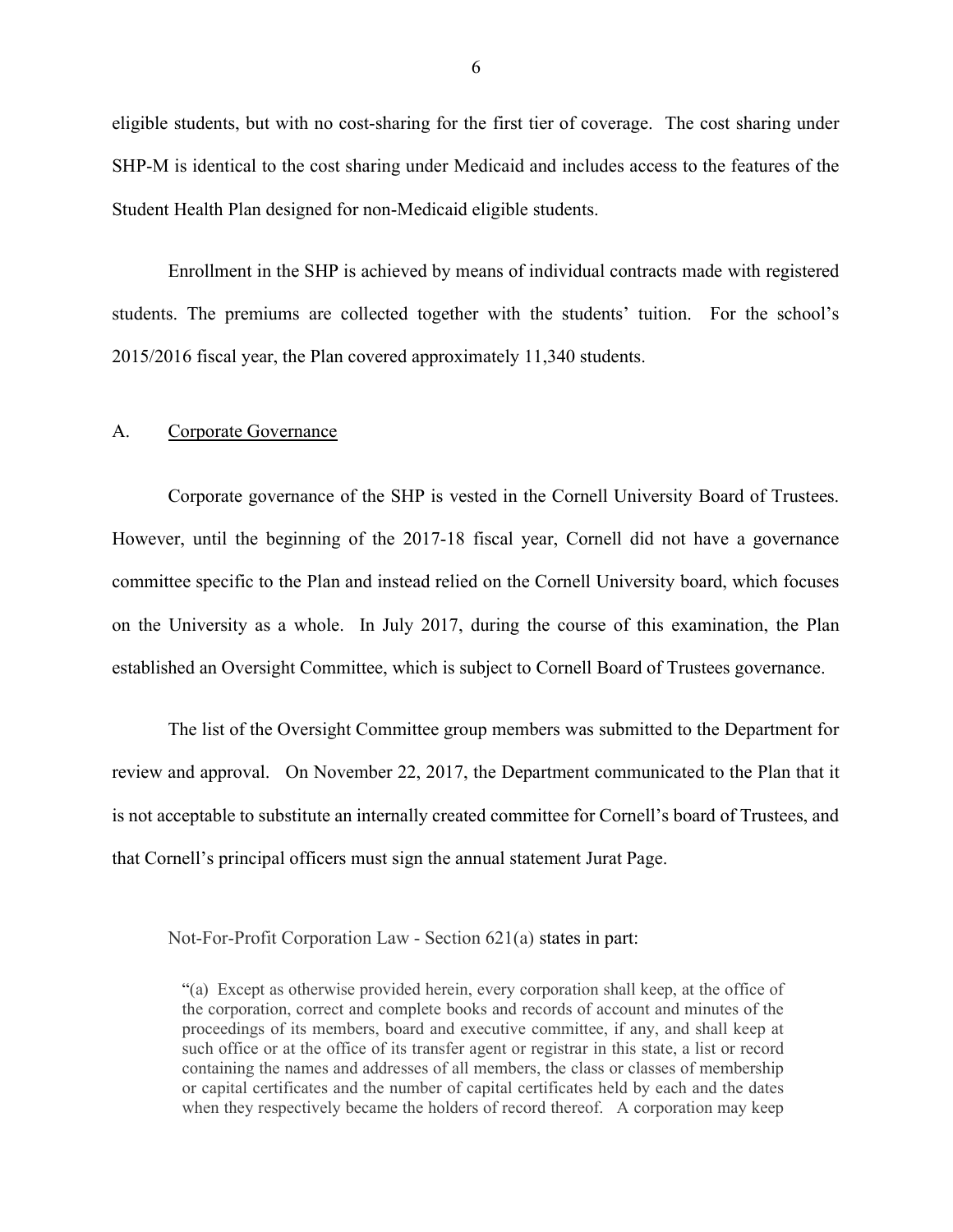its books and records of account in an office of the corporation without the state, as specified in its certificate of incorporation. Any of the foregoing books, minutes and records may be in written form or in any other form capable of being converted into written form within a reasonable time."

During the examination period, the Cornell University Board did not maintain any board minutes for the Plan. While the Plan may not have been established as a corporation, as a good business practice, the Plan should keep correct and complete books and records of account and maintain minutes of the proceedings of its board and executive committee.

It is recommended that the Plan, as a best practice, and in conformance with the Not-For-

Profit Corporation Law - Section 621(a), keep minutes of quarterly and annual board meetings.

The principal officers of the University as of August 16, 2016 were as follows:

| Name                       |
|----------------------------|
| Hunter Ripley Rawlings III |
| James John Mingle          |
| Joanne Marie DeStefano     |

Title Interim President Secretary Chief Financial Officer

#### B. Territory and Plan of Operation

As of the examination date, the Plan maintained a stop-loss insurance policy with an effective date August 17, 2014, renewable at August 17, of each succeeding year. The policy was issued by the National Union Fire Insurance Company of Pittsburgh, PA, a New York licensed insurer, to provide medical excess loss coverage.

During the fiscal year 2014-2015, the Plan maintained the following medical and prescription drug stop-loss insurance coverage:

Specific percentage reimbursable per covered participant at 100%. Specific deductible amount per covered participant per covered period at \$500,000. No annual limit of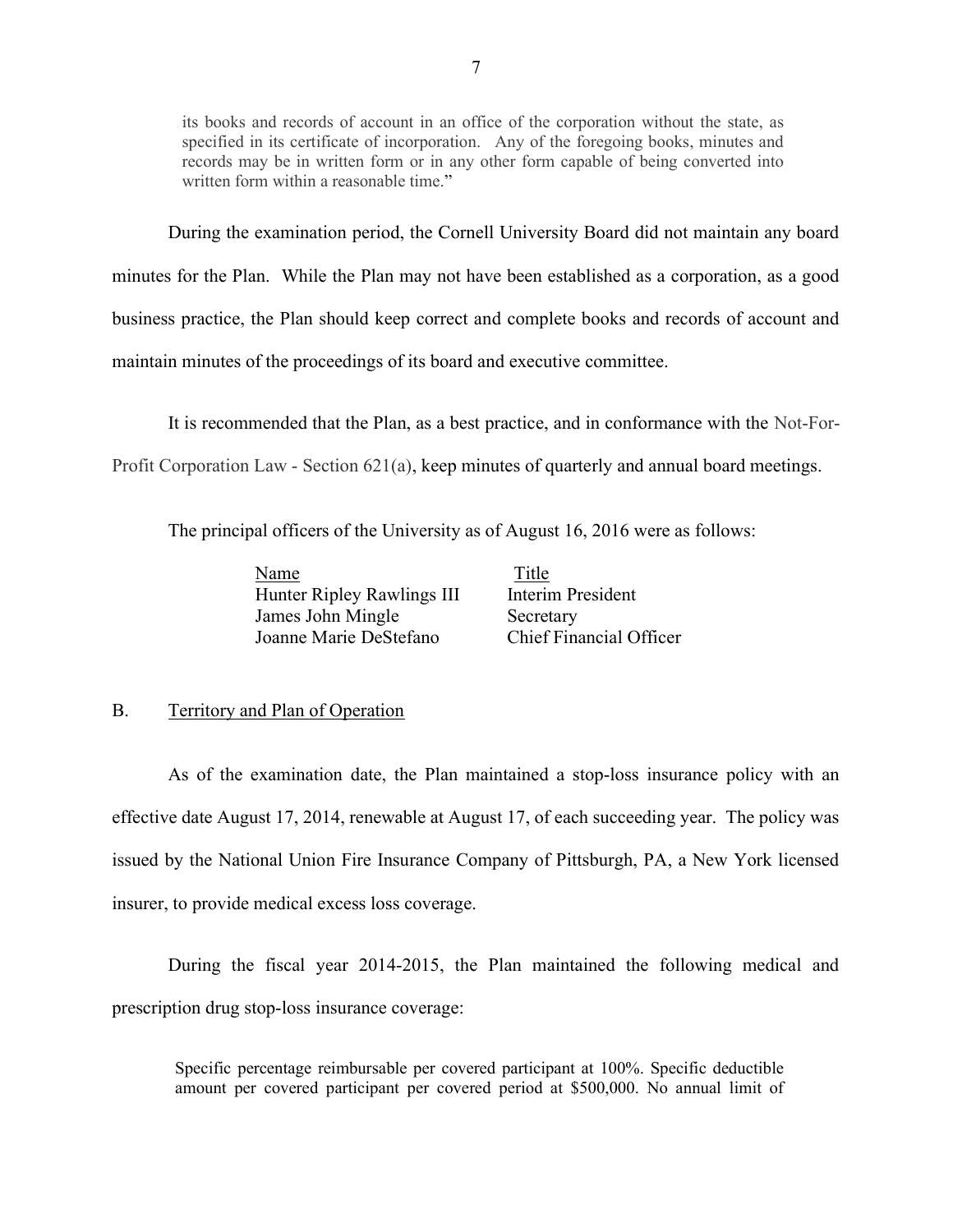liability per covered participant per covered period. Unlimited lifetime liability per covered participant

In addition to the specific excess-of-loss coverage, during the fiscal year 2014-2015, the Plan maintained an aggregate stop-loss policy with a retention of \$1 million with an attachment point not greater than one hundred twenty-five percent of the number of expected claims, payable on a 12-month incurred and 18-month reported basis.

During fiscal year 2015-2016 and the following fiscal years, the Plan removed the aggregate coverage, but maintained the specific excess-of-loss coverage limit, with an increase in the deductible from \$500,000 to \$550,000 per member.

#### C. Third Party Agreements

The Plan entered into an administrative service agreement (herein, the "Master Agreement") with Aetna Student Health ("Aetna"), a Connecticut corporation and subsidiary of Aetna Life Insurance Company, to provide the Plan with claims processing, pharmacy benefit management, and utilization review management services. The contract was effective August 17, 2014.

During the review of the Master Agreement it was noted that the Plan was unable to provide a Service Organization Control 2 ("SOC2") Certification demonstrating that it had performed due diligence of Aetna to support the following areas: IT regarding security, availability, processing integrity, confidentiality, and privacy.

It is recommended that the Plan include a requirement in its service agreement with Aetna that Aetna annually provide a Service Organization Control 2 ("SOC2") Certification relating to, at minimum: IT security, availability, processing integrity, confidentiality, and privacy.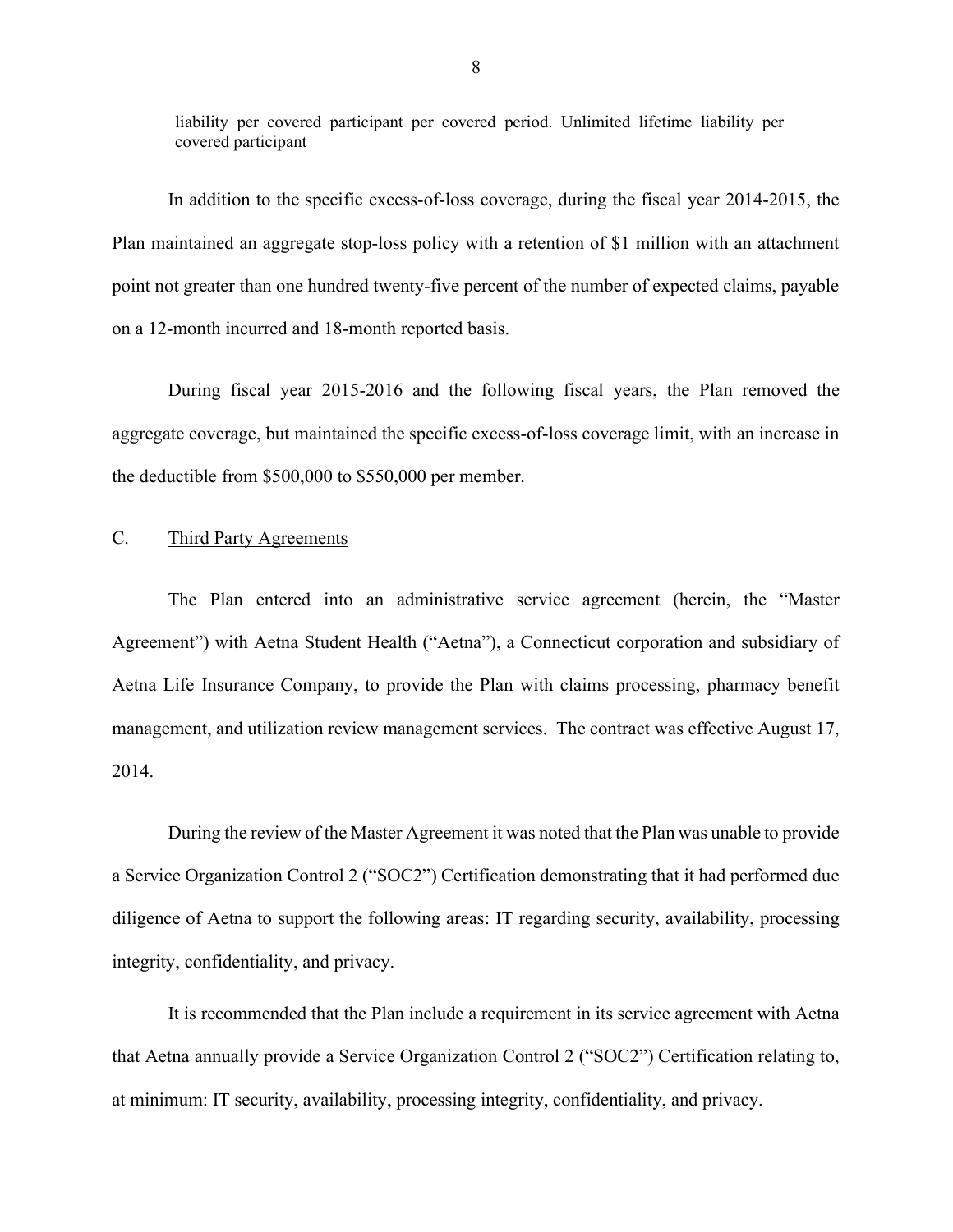#### D. Accounts and Records

#### Allocation of Expenses

New York Insurance Law Section 1505, "Transactions within a holding company system

affecting controlled insurers", states the following:

"Transactions within a holding company system to which a controlled insurer is a party shall be subject to the following:

(1) The terms shall be fair and equitable;

(2) Charges or fees for services performed shall be reasonable; and

(3) Expenses incurred and payments received shall be allocated to the insurer on an equitable basis in conformity with customary insurance accounting practices consistently applied."

In addition, Insurance Regulation 30 (11 NYCRR 106.6) "Records required," states the following:

- (a) The methods followed in allocating joint expenses shall be described, kept and supported as set forth under "detail of allocation bases,"
- (b) The effects of the application, to each operating expense classification of all bases of allocation shall be shown on records kept in clear and legible form. Such records shall be readily available for examination.

The Plan operates under the umbrella of, and benefits from, the institutional support structures of Cornell. Services received include, but are not limited to, student services (admissions, registrar, bursar), investment management, and finances (accounting, cash management, procurement). Cornell Health's Office of Student Health Benefits provides enrollment and customer service support to the Plan and the Office of Risk Management and Insurance provides consulting and management services to the Plan.

Through the above arrangements, the Plan incurred administrative expenses described as Cornell Student Health Benefits Customer Service of \$747,791 and \$479,837, for the fiscal years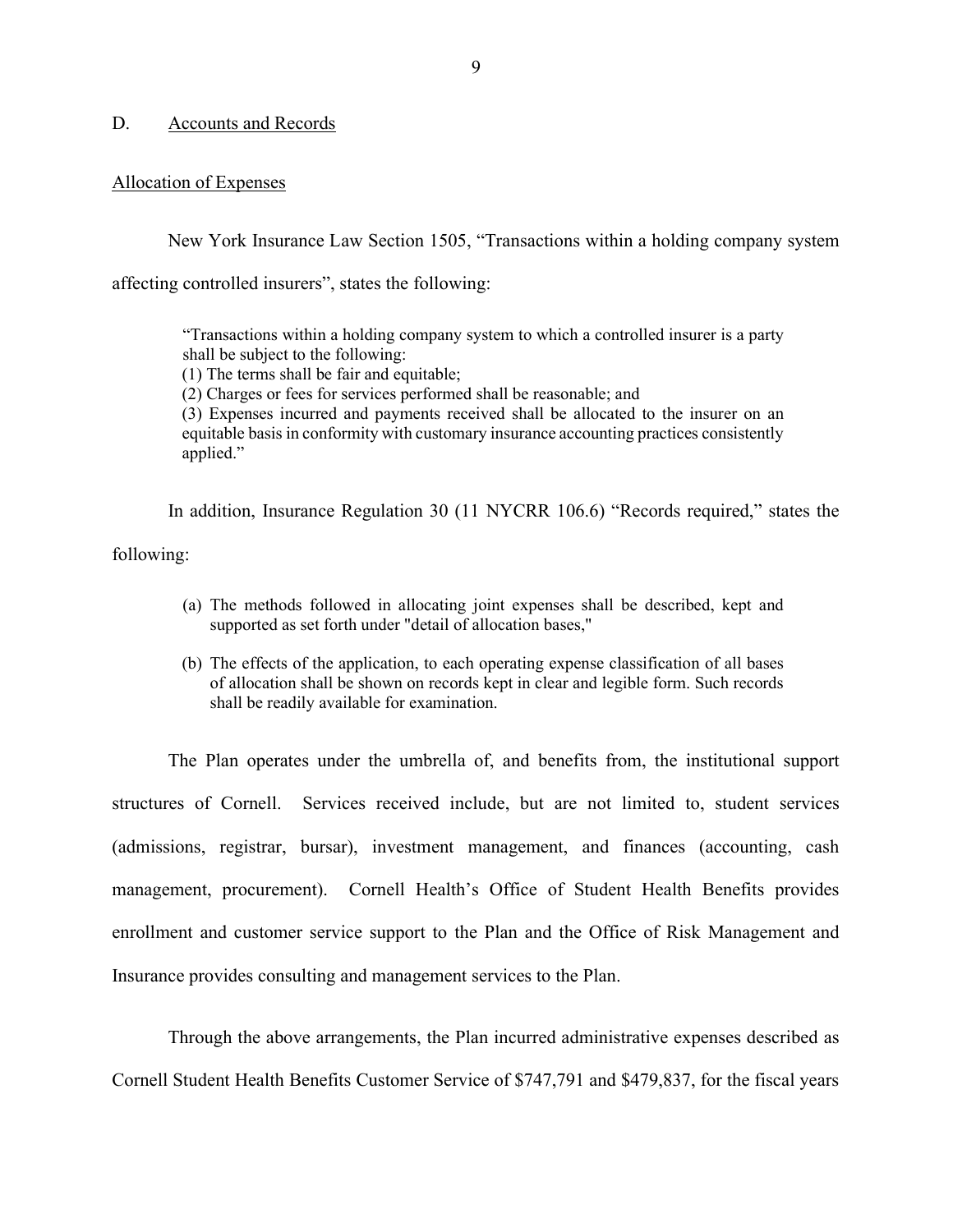ended August 16, 2015, and August 16, 2016, respectively. Per the review of the Plan's CPA workpapers, these expenses were based on a flat amount of \$3.167 per participant per month. There was no formal documentation of this amount; the University developed the amount to approximate the budgeted costs of the SHP.

Beginning in fiscal year 2016, all students (regardless of whether they are enrolled in the Plan) were required to pay a Student Health Fee of \$350. Per the Plan, 10.8% of this fee is to be allocated to the Student Health Benefits Office, based on the Plan's projected costs, with the amount netted to the projected Student Health Benefit Administrative Expenses.

New York Insurance Law Section 1505, "Transactions within a holding company system affecting controlled insurers" and Insurance Regulation 30 (11 NYCRR 106.6) establish the requirement that expenses allocated to the Plan by the University be determined utilizing a fair and accurate method and that records be maintained showing how the allocation was determined. During the examination, the Plan was not able to disclose the nature of the allocation methodology used or provide the accounting information necessary to support the reasonableness of the charges or fees from the respective parties.

It is recommended, as a best practice, that the Plan conform with the requirements of Section 1505 of the New York Insurance Law by ensuring that fees allocated to the Plan by the University are fair and reasonable and that expenses allocated to the Plan are determined on an equitable basis in conformity with customary accounting practices.

It is also recommended, as a best practice, that the Plan conform with Part 106.6 of Insurance Regulation 30 (11 NYCRR 106.6) by maintaining proper records to support the allocation percentages charged for its expenses.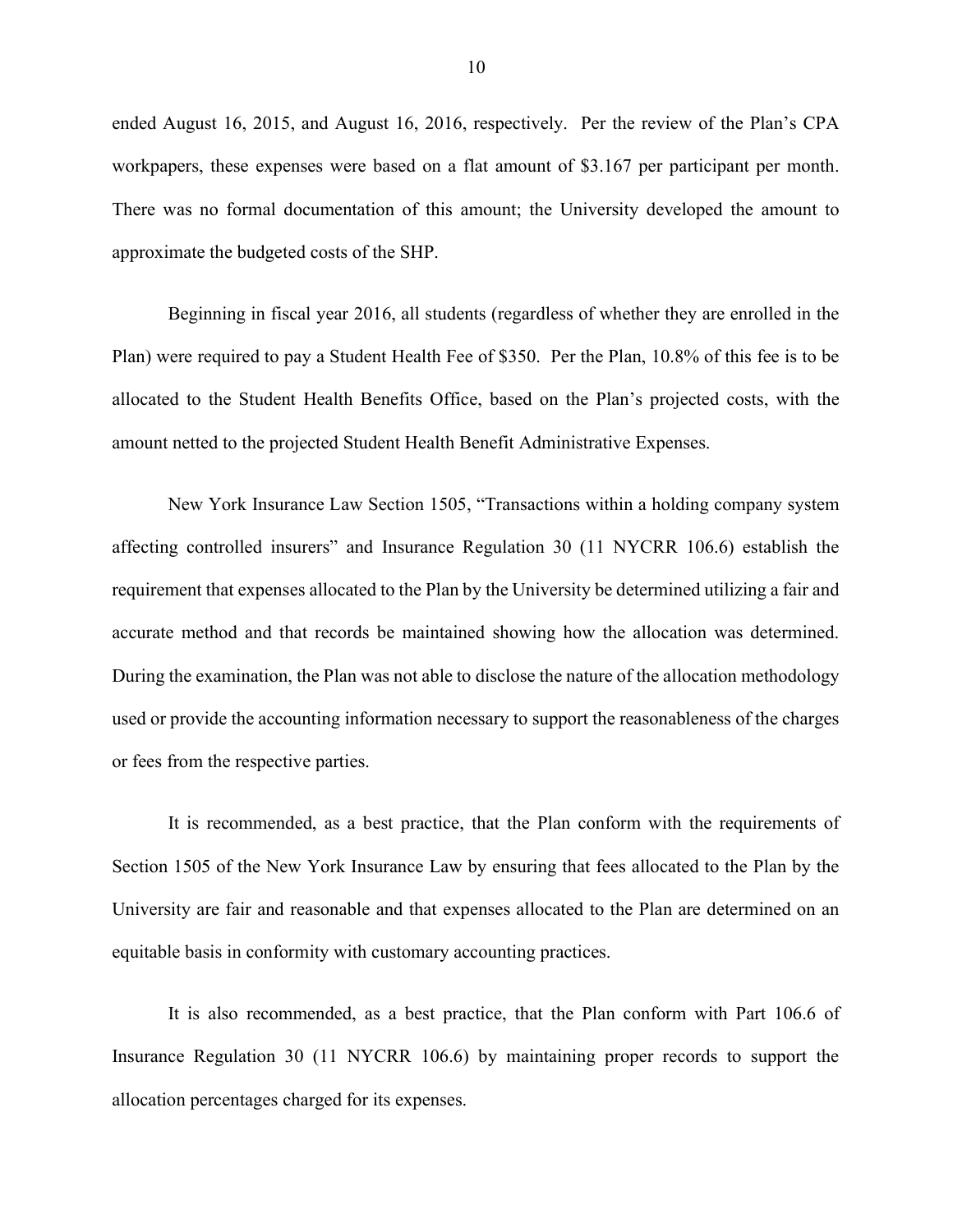#### Investment and Cash Management

The following is a description of the Plan's investment process, as obtained from the Plan's financial audit report:

"Funds held in the contingency reserve are invested in Cornell's Long-Term Investment Pool (LTIP) on behalf of the Plan, and are reported at fair value.

New York Insurance Law Section 1124(h)(4) states the following:

"The Plan's assets, liabilities, income and expenses shall be accounted for separate and apart from all other assets, liabilities, income and expenses of the university."

During the examiner's review of the Plan's cash management, it was noted that the Plan did not maintain its own cash balances or bank accounts. Instead, under the Plan's prescribed accounting methodology, the Plan has a claim on cash held by Cornell, and the cash attributable to the Plan is reflected in the statement of financial position as "Due from Cornell."

It is recommended, as a best practice, that a separate cash account be maintained apart from the University.

## E. Significant Operating Ratios

The table below indicates the premiums during the examination period:

| Fiscal Year | Net Premium Income | No. of Students |
|-------------|--------------------|-----------------|
|             |                    | Covered         |
| 2014/2015   | \$25,772,362       | 11,497          |
| 2015/2016   | \$28,222,774       | 11,340          |

The underwriting ratios presented below are on an earned-incurred basis and encompass the two-year period covered by this examination: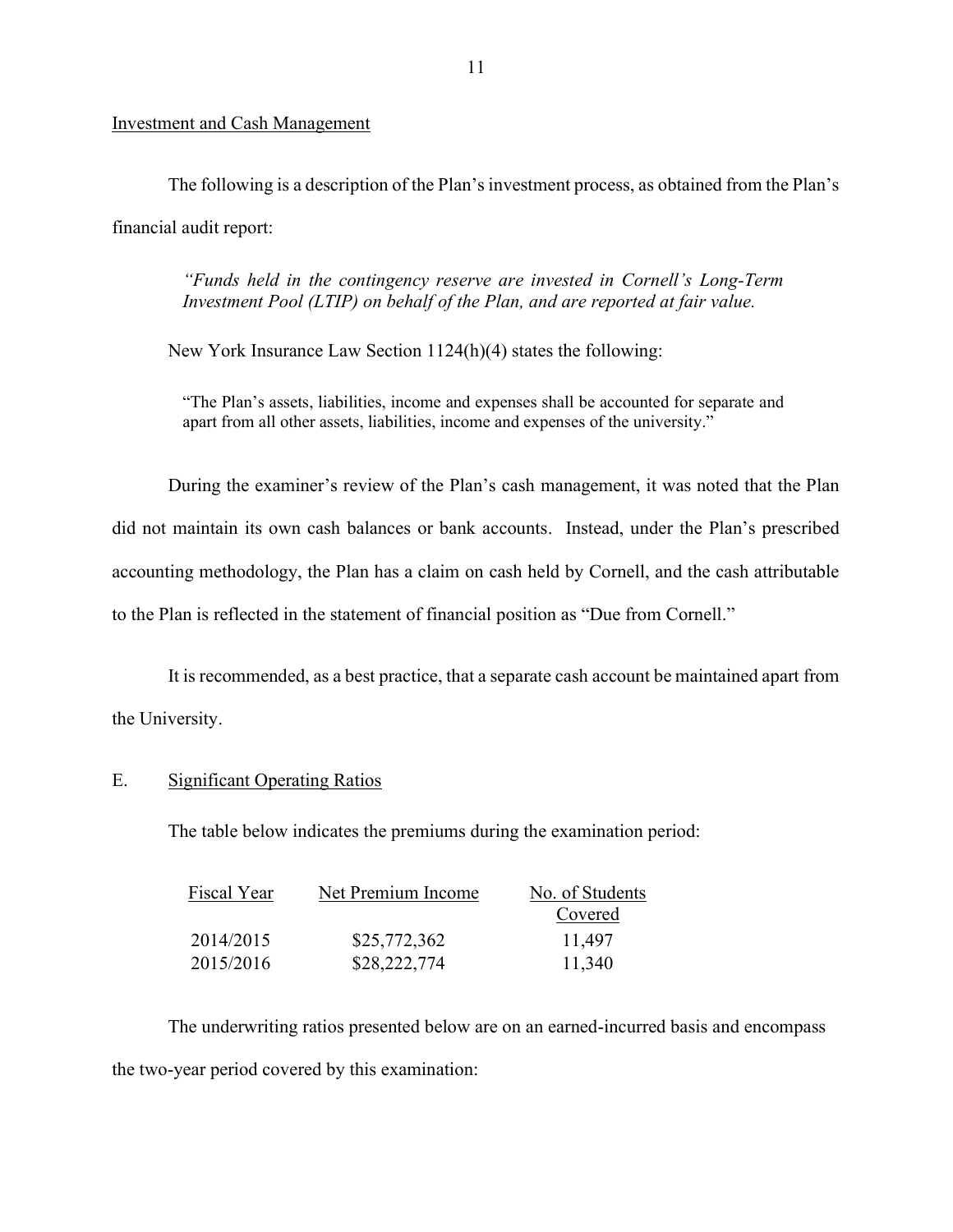|                                 | Amounts      | Ratios     |
|---------------------------------|--------------|------------|
| Claims                          | \$42,419,579 | 78.57%     |
| General administrative expenses | 5,146,430    | 9.53%      |
| Net underwriting gain           | 6,425,599    | 11.90%     |
| Premiums                        | \$53,991,608 | $100.00\%$ |

#### 3. FINANCIAL STATEMENTS

Cornell University's financial fiscal year is a twelve-month period, beginning July 1 and ending June 30. It is not the same as the Plan's fiscal year, which runs from August 17 through August 16 of each following year.

The following statement shows the assets, liabilities and surplus, as of August 16, 2016, as contained in the Plan's 2016 filed annual statement, and a condensed summary of operations and reconciliation of the surplus account for the years under review. The examiner's review of a sample of transactions did not reveal any differences which materially affected the Plan's financial conditions as presented in its August 16, 2016 filed annual statement.

#### Independent Accountants

The firm of PricewaterhouseCoopers LLP, was retained by Cornell to audit the University's consolidated financial statements as of June  $30<sup>th</sup>$  for each fiscal year in the examination period, and the related consolidated statements of operations, surplus, and cash flows for the fiscal year then ended. PricewaterhouseCoopers LLP concluded in its report that the consolidated financial statements presented fairly, in all material respects, the financial position of the University at the respective audit dates.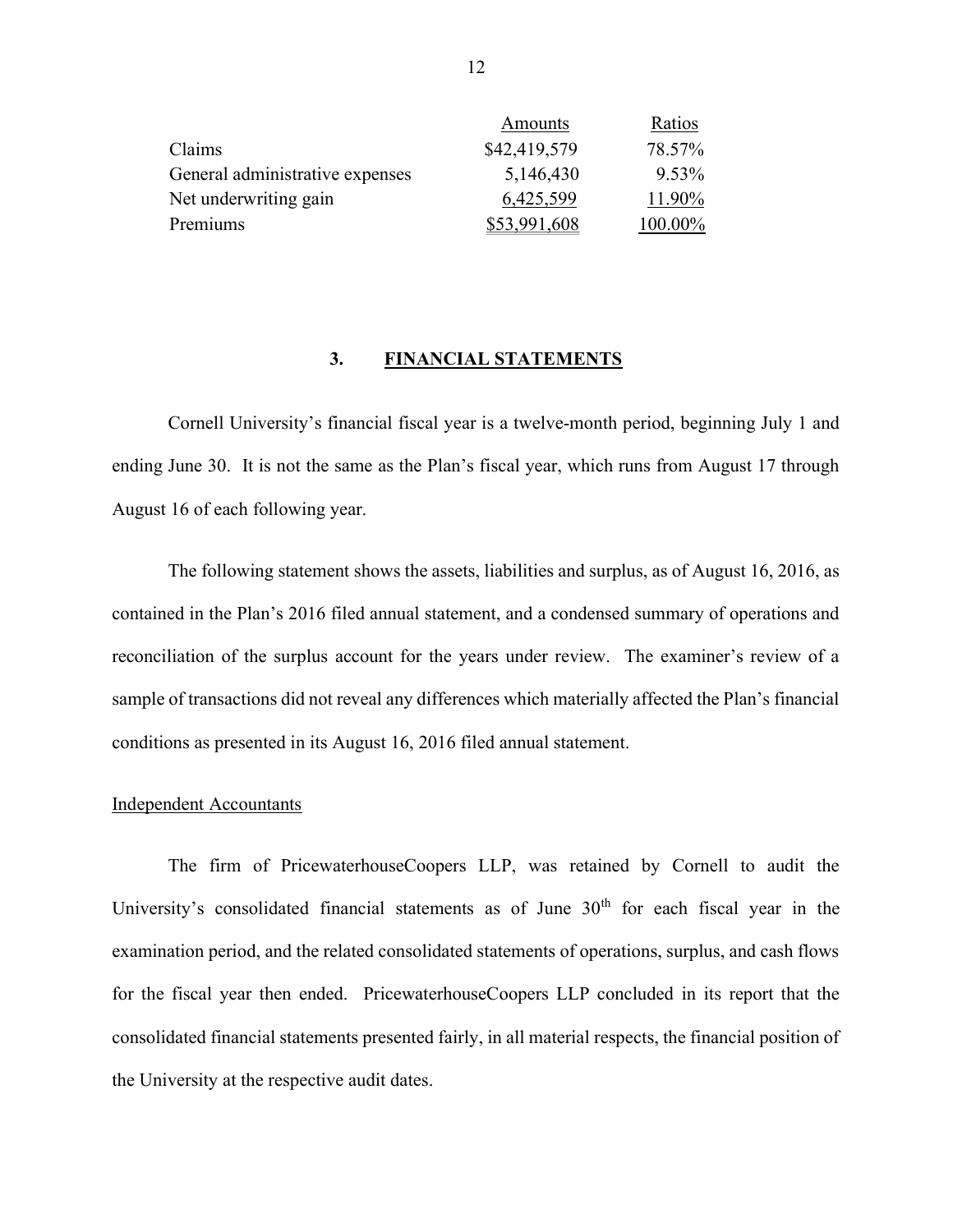The Plan engaged a separate public accounting firm, Insero & Co. CPAs, LLP ("Insero"), to perform an independent audit of the Plan to supplement Cornell's consolidated annual audit. Insero concluded in its report that the Plan's financial statements presented fairly, in all material respects, the financial position of the Plan at the respective audit dates.

# A. Balance Sheet

|--|

| Cash and cash equivalents                         | \$<br>39,917,832 |
|---------------------------------------------------|------------------|
| Other invested assets                             | 1,581,778        |
| Total assets                                      | \$<br>41,499,610 |
| Liabilities                                       |                  |
| Unpaid claims                                     | \$<br>3,203,192  |
| Premiums received in advance                      | 29,660,282       |
| General expenses due or accrued                   | 603,731          |
| Total liabilities                                 | 33,467,205       |
| <b>Surplus</b>                                    |                  |
| Aggregate write-ins for special surplus funds     | \$<br>170,816    |
| Gross paid-in and contributed surplus             | 3,203,192        |
| Unassigned funds (surplus)                        | 3,249,521        |
| Total contingent reserve per NYIL $1124(h)(1)(C)$ | 1,408,876        |
| Total surplus                                     | \$<br>8,032,405  |
| Total liabilities and surplus                     | \$<br>41,499,610 |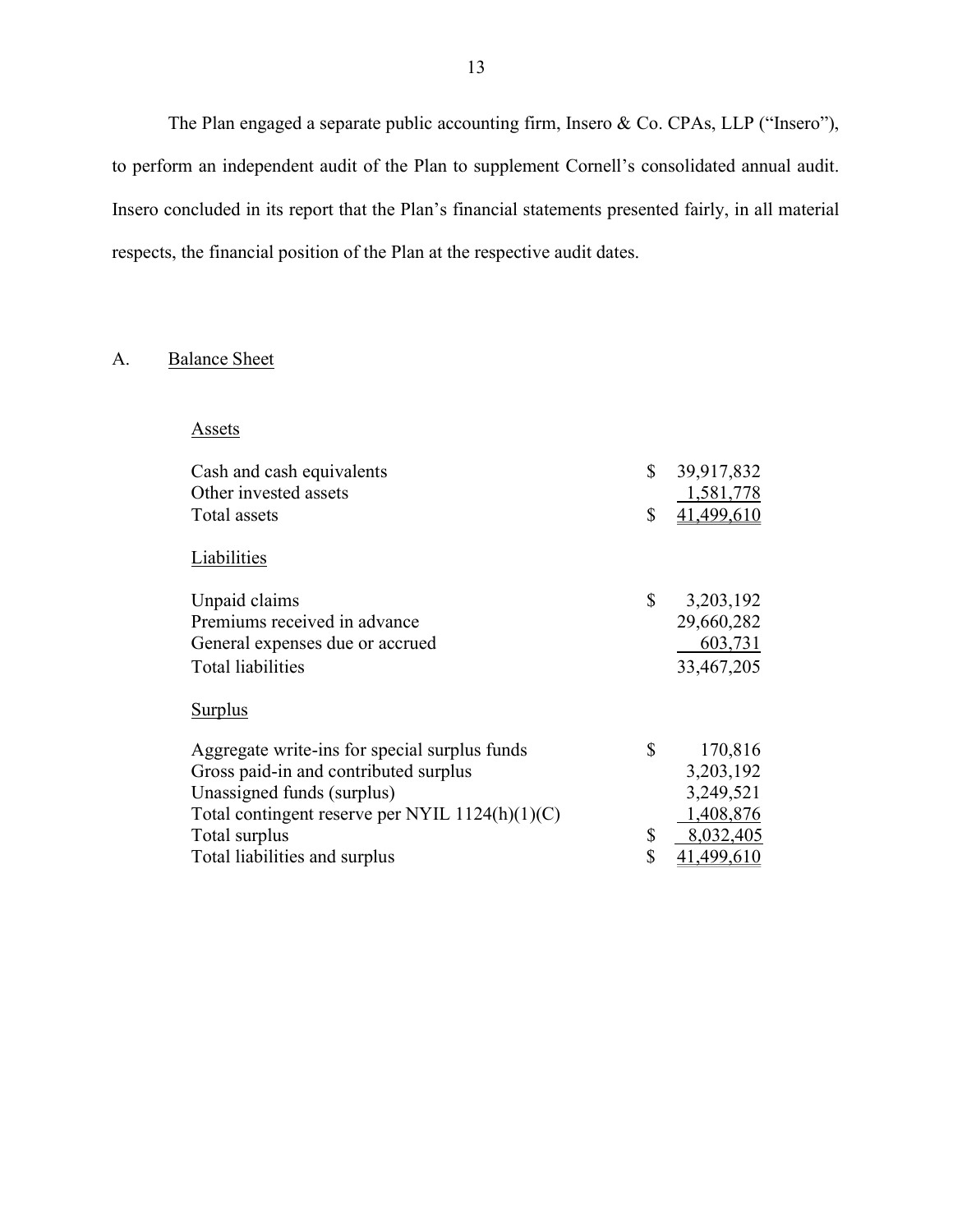# B. Statement of Revenue and Expenses and Surplus

Surplus increased by \$4,480,193 during the two-year examination period, August 17, 2014 through August 16, 2016, detailed as follows:

| <u>Revenue</u>                                                                                                        |              |                                            |                  |
|-----------------------------------------------------------------------------------------------------------------------|--------------|--------------------------------------------|------------------|
| Premiums received                                                                                                     | \$           | 53,991,608                                 |                  |
| Total revenue                                                                                                         |              |                                            | \$53,991,608     |
| Medical and hospital expenses                                                                                         |              |                                            |                  |
| Hospital/medical benefits<br>Other professional services<br>Prescription drugs<br>Total medical and hospital expenses | $\mathbb{S}$ | 25,374,661<br>9,273,377<br>7,771,541       | \$42,419,579     |
| <u>Administrative expenses</u>                                                                                        |              |                                            |                  |
| Professional fees<br>Administrative fees<br>Consulting fees<br>Aggregate write-ins<br>Total administrative expenses   | $\mathbb{S}$ | 36,000<br>3,798,103<br>84,699<br>1,227,628 | \$<br>5,146,430  |
| Total expenses                                                                                                        |              |                                            | \$<br>47,566,009 |
| Net income                                                                                                            |              |                                            | \$<br>6,425,599  |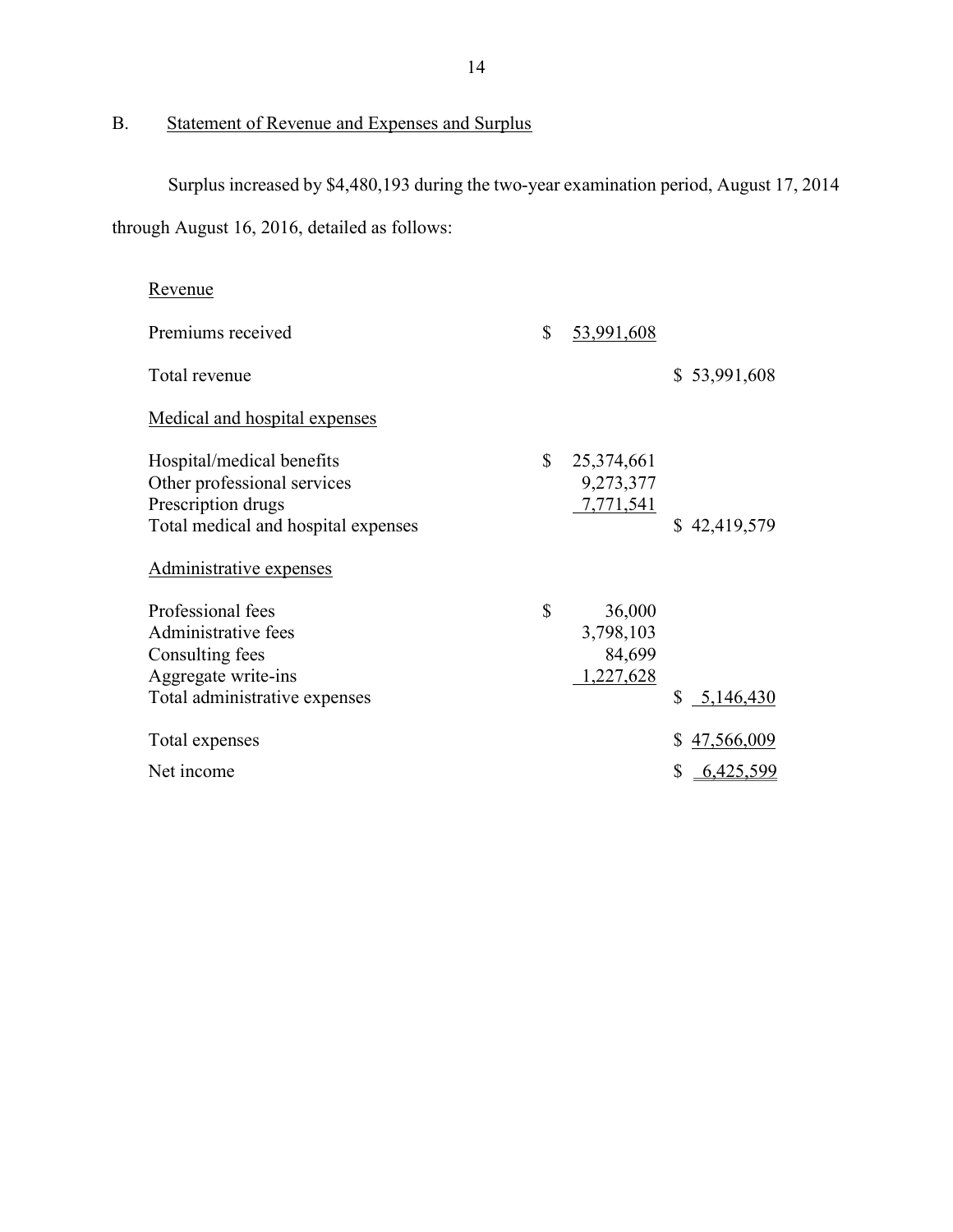#### Change in Surplus

Surplus as of July 1, 2014

\$3,552,212

|                                                              | Gains in<br>Surplus | Losses in<br>Surplus |             |
|--------------------------------------------------------------|---------------------|----------------------|-------------|
| Net income                                                   | 6,425,599           |                      |             |
| Return of contributed capital<br><b>Statutory Adjustment</b> | 212,928             | 2,158,334            | 4,480,193   |
| Surplus, per report on examination, as<br>of August 16, 2016 |                     |                      | \$8,032,405 |

#### 4. CLAIMS UNPAID

SHP reported \$3,203,192 in unpaid claims in its annual statement as of August 16, 2016.

Section  $1124(h)(1)(A)$  of the New York Insurance Law requires Cornell to establish reserves with the amounts necessary to satisfy all contractual obligations and liabilities of the plan, including: a reserve for payment of claims and expenses thereon reported but not yet paid, and claims and expenses thereon incurred but not yet reported. The amount of this reserve shall not be less than an amount equal to twenty-five percent of expected incurred claims and expenses thereon for the current plan year, unless a qualified actuary has demonstrated to the Superintendent's satisfaction that a lesser amount would be adequate.

As part of its Certificate of Authority application process, the Plan was granted approval by the Department to use 14.5% for medical/hospital benefits and 5.0% for prescription drug benefits in calculating the unpaid claims reserve. Using the Department's approved percentages, the Plan would have reported an unpaid claim liability of \$3,249,182, as derived from developed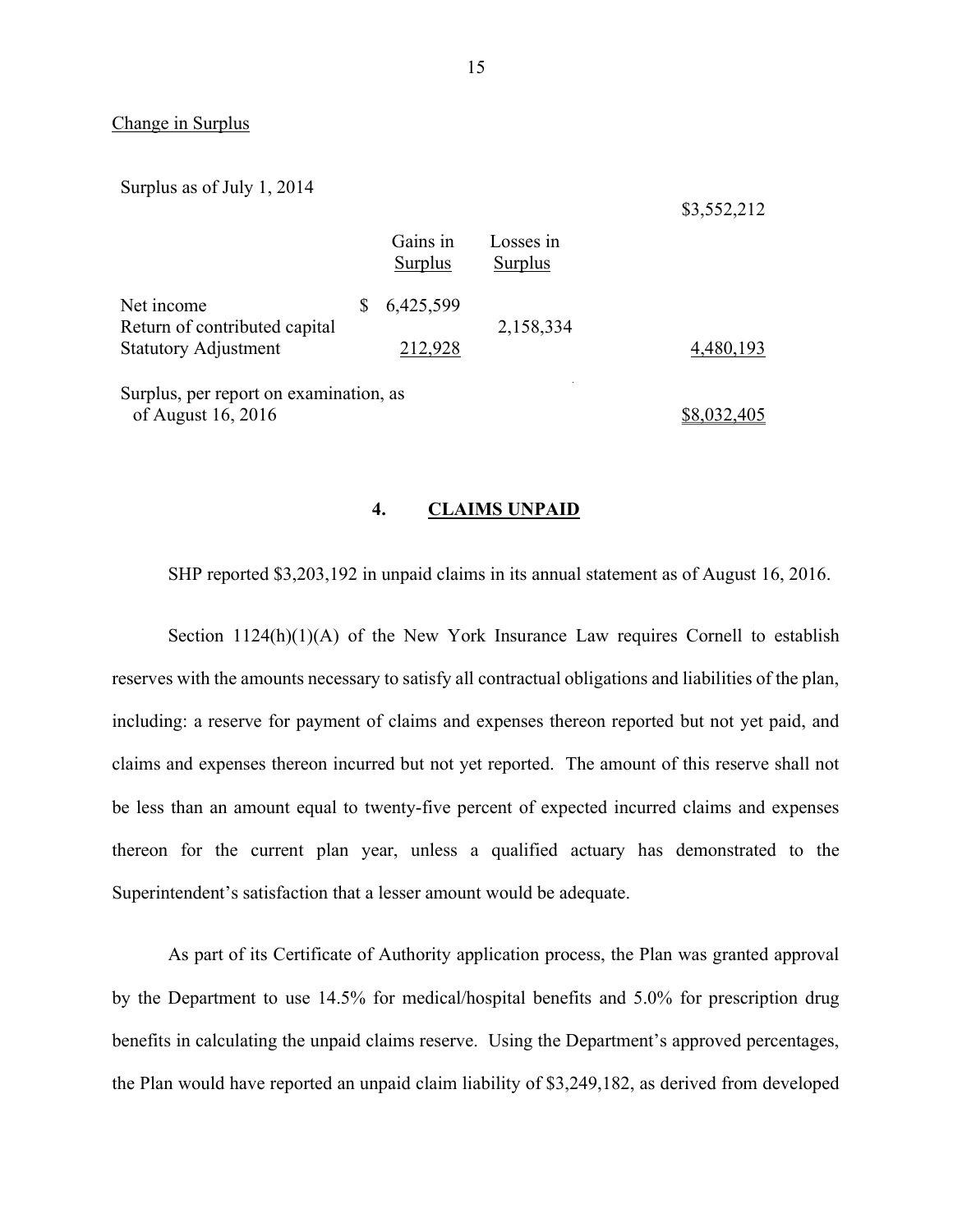claims and expenses incurred, and \$3,299,447, as derived from the total claims and expenses reported in the financial statement for the plan year ending on August 16, 2016. It is noted that the Plan did not include capitation claims and expenses in the calculation of the unpaid claims reserve and therefore, the examination calculated reserve amounts are slightly more than the unpaid claim reserve amount of \$3,203,192, reported in the annual statement. Furthermore, the Plan uses the weighted average percentages of the administrative expenses over claims expenses in calculating the unpaid claims reserve.

It is recommended that the Plan include the capitation claims expense payment in the calculation of its unpaid claims reserve.

It is further recommended that the Plan use the Department approved percentages of 14.5% for medical/hospital benefits and 5.0% for prescription drug benefits, respectively, when calculating its unpaid claims reserve.

#### 5. MARKET CONDUCT ACTIVITIES

In the course of this examination, a review was made of the manner in which the Plan conducts its business practices and fulfills its contractual obligations to policyholders and claimants.

The Plan maintains an agreement with Aetna Life Insurance Company (on behalf of itself and its applicable affiliates (collectively "Aetna Student Health")), a third-party claims administrator, to process claims and conduct Utilization Review. As part of that agreement, Aetna Student Health ("Aetna" or "ASH") is paid a contractual administration fee per enrolled member.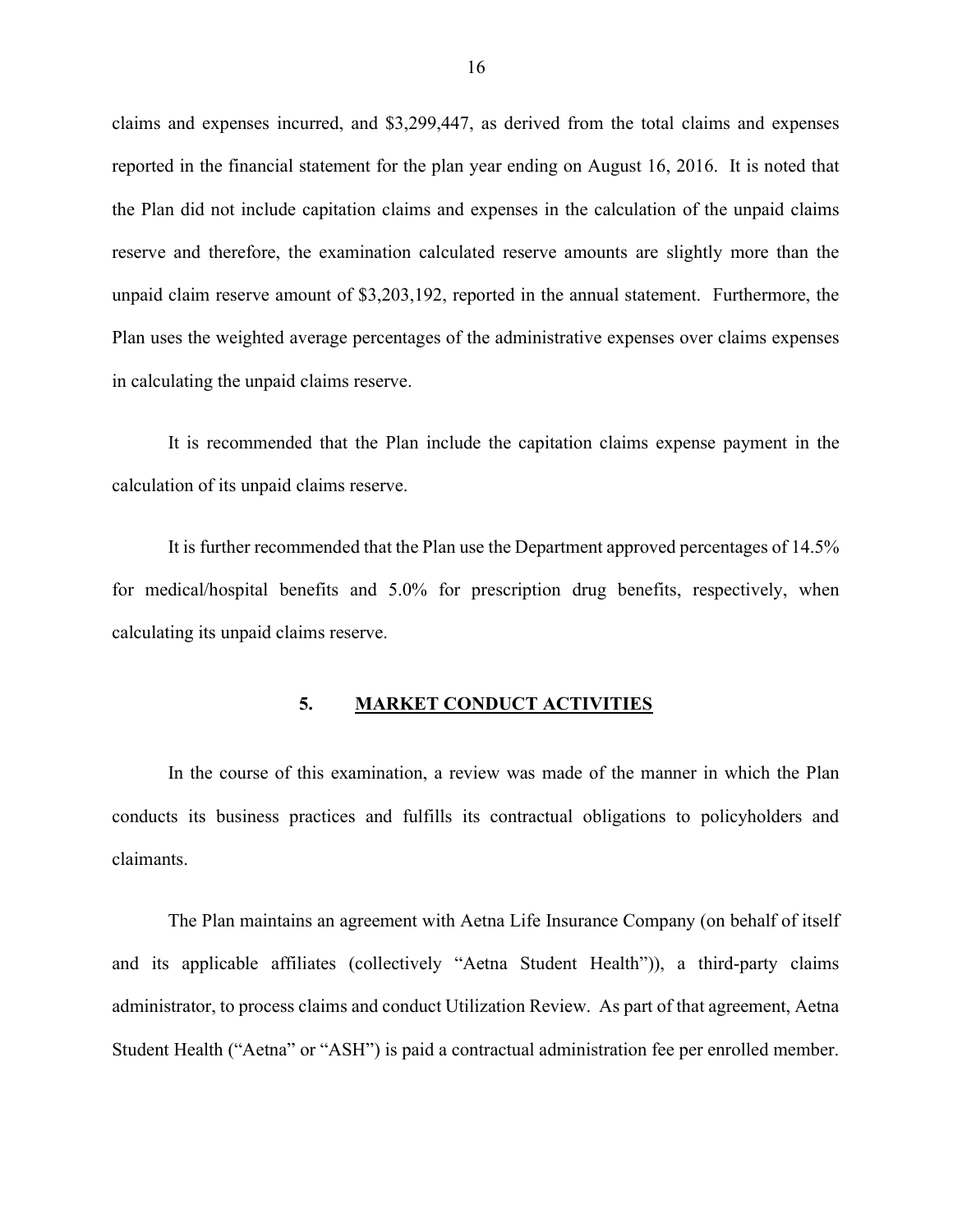Claims are adjudicated and paid by ASH, with reimbursement to ASH made by the Plan. The agreement allows Plan participants access to the Aetna healthcare provider network.

#### A. Prompt Payment of Claims

A review was made to determine the Plan's (Aetna's) compliance with Section 3224-a of

the New York Insurance Law ("Prompt Pay Law"),

Section 3224-a(a) of the New York Insurance Law states in part:

"(a) Except in case where the obligation of an insurer or an organization or corporation …to pay a claim submitted by a policyholder or person covered under such policy ('covered person") or make a payment to a health care provider is not reasonably clear, or when there is a reasonable basis supported by specific information available for review by the superintendent that such claim or bill for health care services rendered was submitted fraudulently, such insurer or organization shall pay the claim to a policyholder or covered person or make payment to a health care provider within thirty days of receipt of a claim or bill for services rendered that is transmitted via the internet or electronic mail, or forty five days of receipt of a claim or bill for services rendered that is submitted by other means, such as paper or facsimile."

Sections 3224-a (b) (1) and (2) of the New York Insurance Law states in part:

"(b) In a case where the obligation of an insurer or an organization or corporation licensed or certified pursuant to article forty-three or forty-seven of this chapter or article fortyfour of the public health law to pay a claim or make a payment for health care services rendered is not reasonably clear due to a good faith dispute regarding the eligibility of a person for coverage, the liability of another insurer corporation or organization for all or part of the claim, the amount of the claim, the benefits covered under a contract or agreement, or the manner in which services were accessed or provided, an insurer or organization or corporation shall pay any undisputed portion of the claim in accordance with this subsection and notify the policyholder, covered person or health care provider in writing within thirty calendar days of the receipt of the claim:

(1) that it is not obligated to pay the claim or make the medical payment, stating the specific reasons why it is not liable; or

(2) to request all additional information needed to determine liability to pay the claim or make the health care payment.

To test Cornell's compliance with the Prompt Pay Law, claims paid during fiscal year

2015/2016 were sampled and tested by the examiners. First, claims were "rolled up" so that each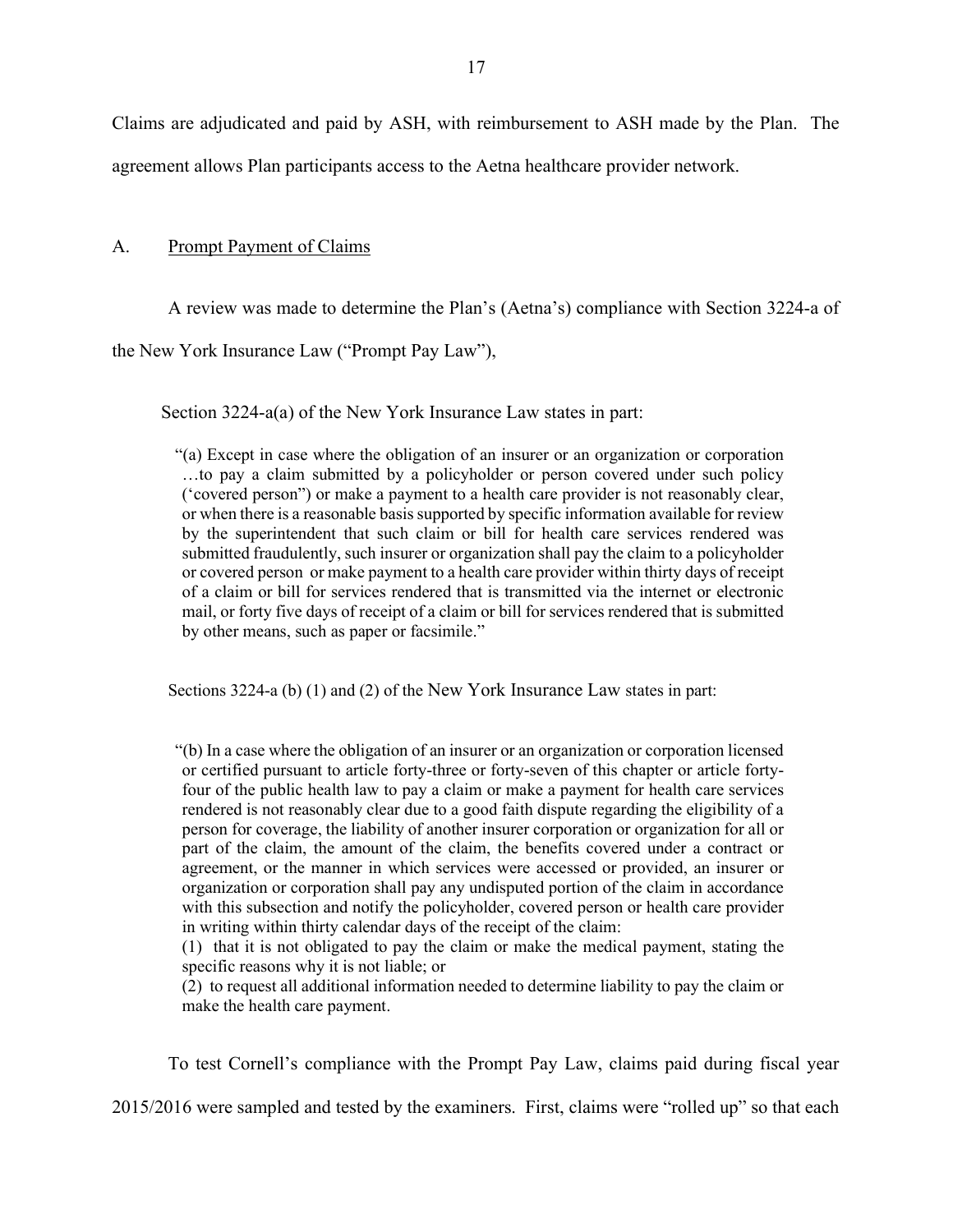claim submitted was only represented a single time. Then, the number of days to pay them were determined by subtracting the date the claims were received by the Plan from the date the claim was adjudicated and applying the standards of Section 3224-a of the NYIL (i.e. 30 days for electronic claims, 45 days for paper claims payments and 30 days for claim denials). Claims that appeared to be violations of Parts (a) and (b) of Section 3224-a of the New York Insurance Law were extracted into separate populations of potential violations so that statistically valid samples could be drawn. Once selected, the samples were tested to determine compliance with the statutory requirements. Thereafter, the results of the sampling were extrapolated.

During fiscal year 2015/16, Aetna received and processed 32,591 medical/hospital claims and 36,649 prescription drug claims. From that population, the examiner's testing revealed that there were 962 medical/hospital and 19 prescription drug claims paid late in violation of the requirements of Section 3224-a of the NYIL, for a combined violation rate of 1.4%. This is detailed in the following table:

|                                                              | Medical/Hospital<br>Claims (Aetna) | <b>Prescription Drugs</b><br>Claims (Aetna) |
|--------------------------------------------------------------|------------------------------------|---------------------------------------------|
| Total population of claims                                   | 32,591                             | 36,649                                      |
| Population of claims adjudicated after 30<br>days of receipt | 1,659                              | 486                                         |
| Violation rate within the sample                             | 58%                                | $4\%$                                       |
| Number of claims with violations                             | 962                                | 19                                          |
| Calculated violation rate                                    | 2.95%                              | $0\%$                                       |

 It is recommended that the Plan require its third-party claims administrator, Aetna, to implement appropriate procedures to ensure that claims are processed in compliance with the timeframes mandated by Section 3224-a of the New York Insurance Law.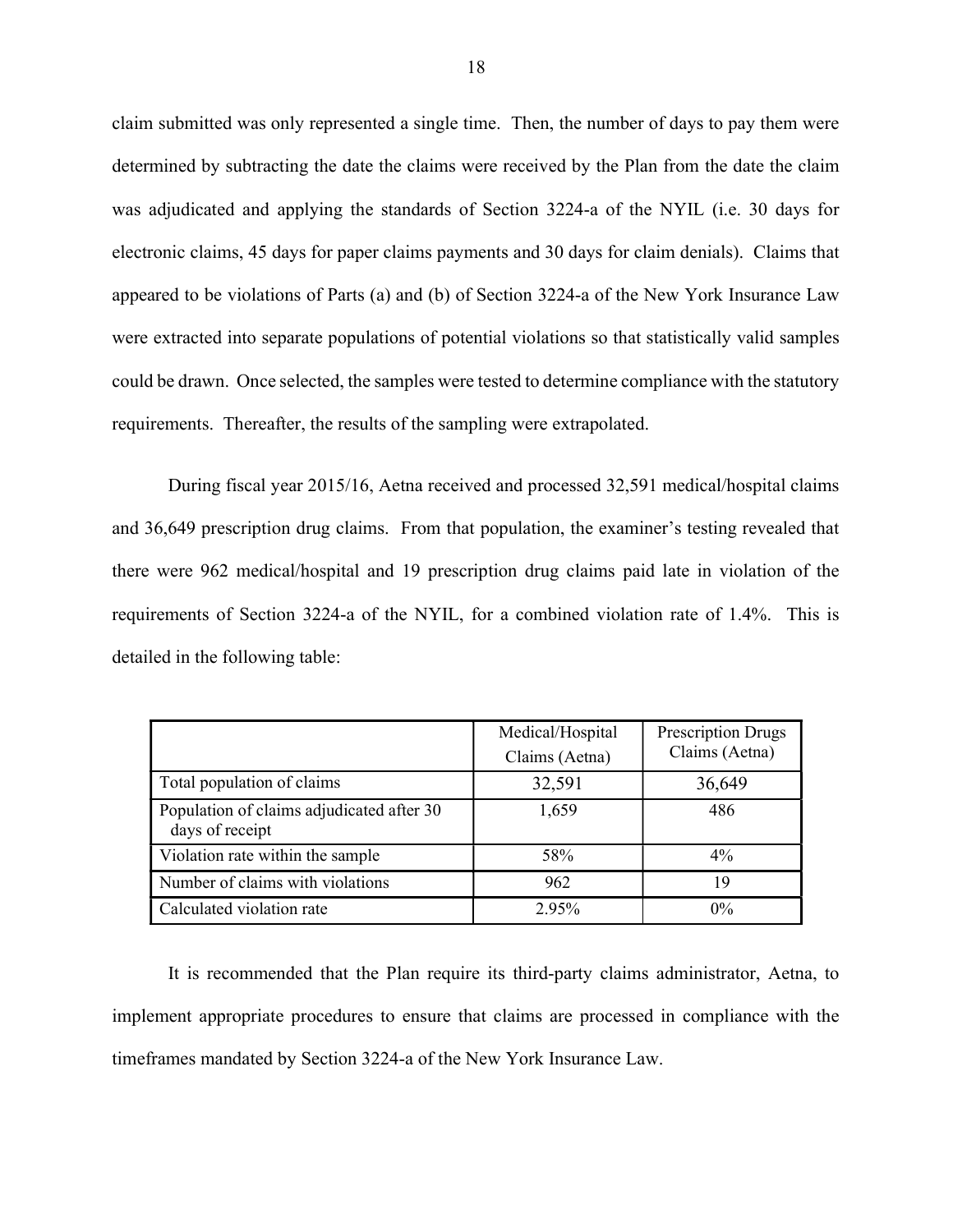Section 3224-a(c)(1) of the New York Insurance Law states in part:

"Except as provided in paragraph two of this subsection, each claim or bill for health care services processed in violation of this section shall constitute a separate violation. In addition to the penalties provided in this chapter, any insurer or organization or corporation that fails to adhere to the standards contained in this section shall be obligated to pay to the health care provider or person submitting the claim, in full settlement of the claim or bill for health care services, the amount of the claim or health care payment plus interest on the amount of such claim or health care payment of the greater of the rate equal to the rate set by the commissioner of taxation and finance for corporate taxes pursuant to paragraph one of subsection (e) of section one thousand ninety-six of the tax law or twelve percent per annum, to be computed from the date the claim or health care payment was required to be made. When the amount of interest due on such a claim is less than two dollars, and insurer or organization or corporation shall not be required to pay interest on such claim."

As noted, the examiner's review of claims determined that there were 981 claims paid or denied outside of the parameters of the prompt pay law. However, the Plan paid interest on only 3 of these claims, totaling \$78.68 in interest. As such, it does not appear that interest is being paid as required by statue.

It is recommended that the Plan establish a procedure wherein the Plan calculates and pay interest, where applicable, in compliance with Section 3224-a(c)(1) of the New York Insurance Law.

#### B. Grievances

Section 4802 (d) of the New York State Insurance Law states in part:

"Within fifteen business days of receipt of the grievance, the insurer shall provide written acknowledgment of the grievance, including the name, address and telephone number of the individual or department designated by the insurer to respond to the grievance…"

During the examination period, the Plan received five grievances, all of which were reviewed by the examiner. The review revealed that, in violation of Section 4802(d) of the New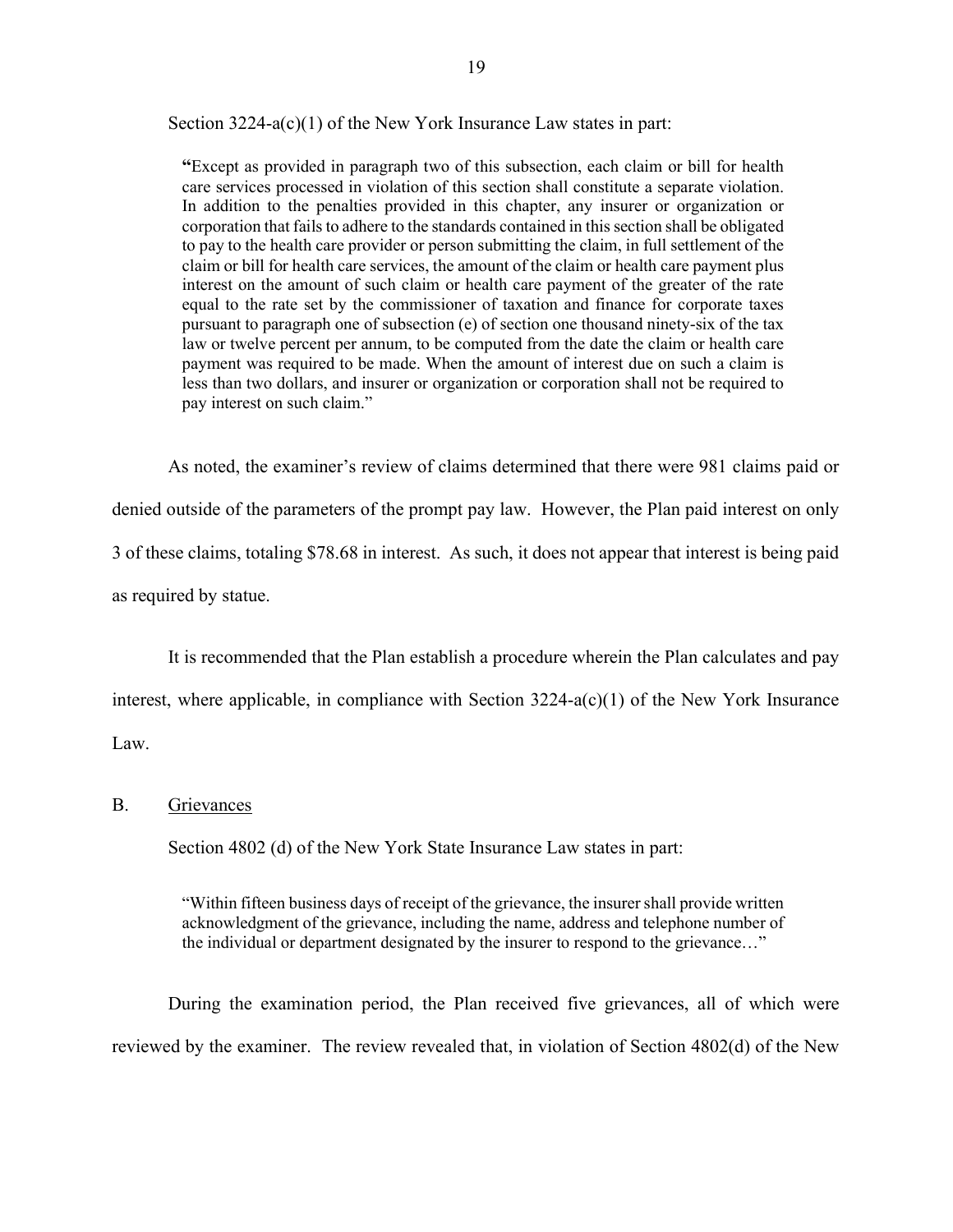York Insurance Law, there were three instances where written acknowledgment notices were not provided to members within the required time frame

It is recommended that the Plan comply with Section 4802(d) of the New York Insurance Law by providing its members with an acknowledgement notice of the complaint within the requisite time frame.

Section  $4802(g)(3)$  of the New York State Insurance Law states the following:

"(g) The notice of a determination shall include:

(3) "the procedures for the filing of an appeal of the determination, including a form for the filing of such an appeal…"

In testing this requirement, the determination letters that were sent for the five complaint cases reviewed by the examiner were found to be in violation of Section  $4802(g)(3)$  of the New York Insurance Law, as they failed to include the procedures for the filing of an appeal of the determination, including a form for the filing of such appeal.

It is recommended that the Plan comply with Section  $4802(g)(3)$  of the New York Insurance Law by including appeal procedures and forms within its complaint determination letters.

#### C. Explanation of Benefits Statements ("EOBs")

Sections 3234(a) and (b)(7) of New York Insurance Law state the following in part:

"Every insurer, including health maintenance organizations operating under article fortyfour of the public health law or article forty-three of this chapter and any other corporation operating under article forty-three of this chapter, is required to provide the insured or subscriber with an explanation of benefits form in response to the filing of any claim under a policy or certificate providing coverage for hospital or medical expenses, including policies and certificates providing nursing home expense or home care expense benefits.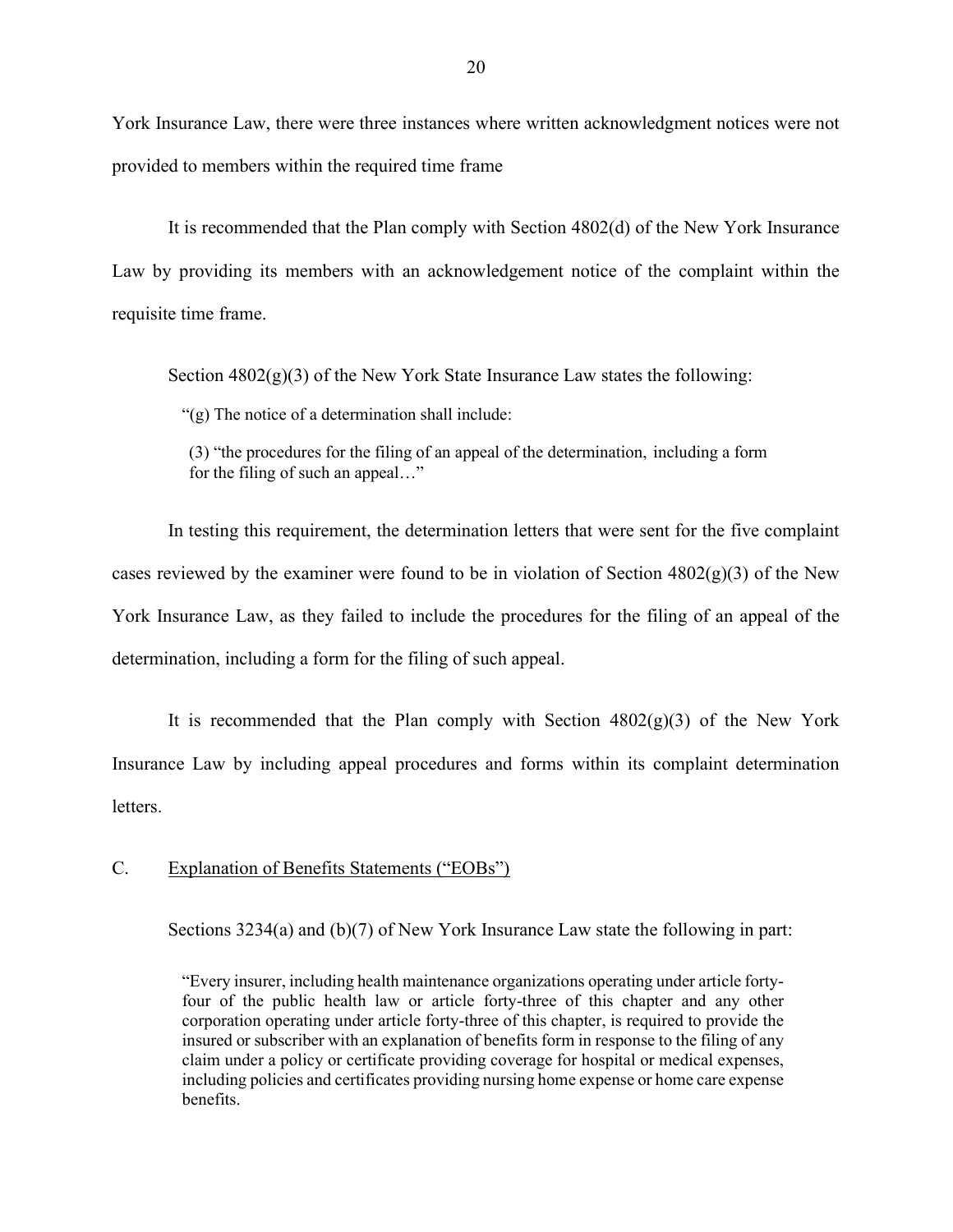(b) The explanation of benefits form must include at least the following:

 (7) a telephone number or address where an insured or subscriber may obtain clarification of the explanation of benefits, as well as a description of the time limit, place and manner in which an appeal of a denial of benefits must be brought under the policy or certificate and a notification that failure to comply with such requirements may lead to forfeiture of a consumer's right to challenge a denial or rejection, even when a request for clarification has been made."

A review of the Plan's EOB's sent to subscribers for submitted and processed claims

revealed that none included the appeals timeframe required by Sections 3234(a) and (b)(7) of the

New York Insurance Law.

In order to quantify the approximate number of EOBs that were required to be sent, each of

which would have been in violation for their lack of appeal rights, the examiner considered the

circumstances in which an EOB should be provided to the insured, as stipulated in Insurance

Circular Letter No. 7 (2005). These instances include the following:

- 1. An EOB must be issued to an insured or subscriber whenever a claim involves a service rendered by a nonparticipating provider.
- 2. An EOB must be issued to an insured or subscriber if, for whatever reason, the insured or subscriber submits a claim for a service rendered by a participating provider.
- 3. An EOB must be issued to an insured or subscriber whenever a claim submitted by a participating provider involves a denial based on the participating provider's failure to follow the insurer's protocol for coverage, even where the contract between the provider and the insurer contains a "hold harmless" provision.

For example, an EOB would be required when the denial of a claim is based on the provider's failure to obtain pre-approval of a service from the insurer where it is the provider's obligation to obtain such approval.

4. An EOB must be issued to the insured or subscriber when an insurer denies a claim on the basis that the coverage for the insured or subscriber was no longer in effect on the date of the service.

The examiner used ACL to extract the Plan's claims that met the criteria listed in the Circular Letter. The result of the analysis revealed that 18,536 of 32,591 claims met the test.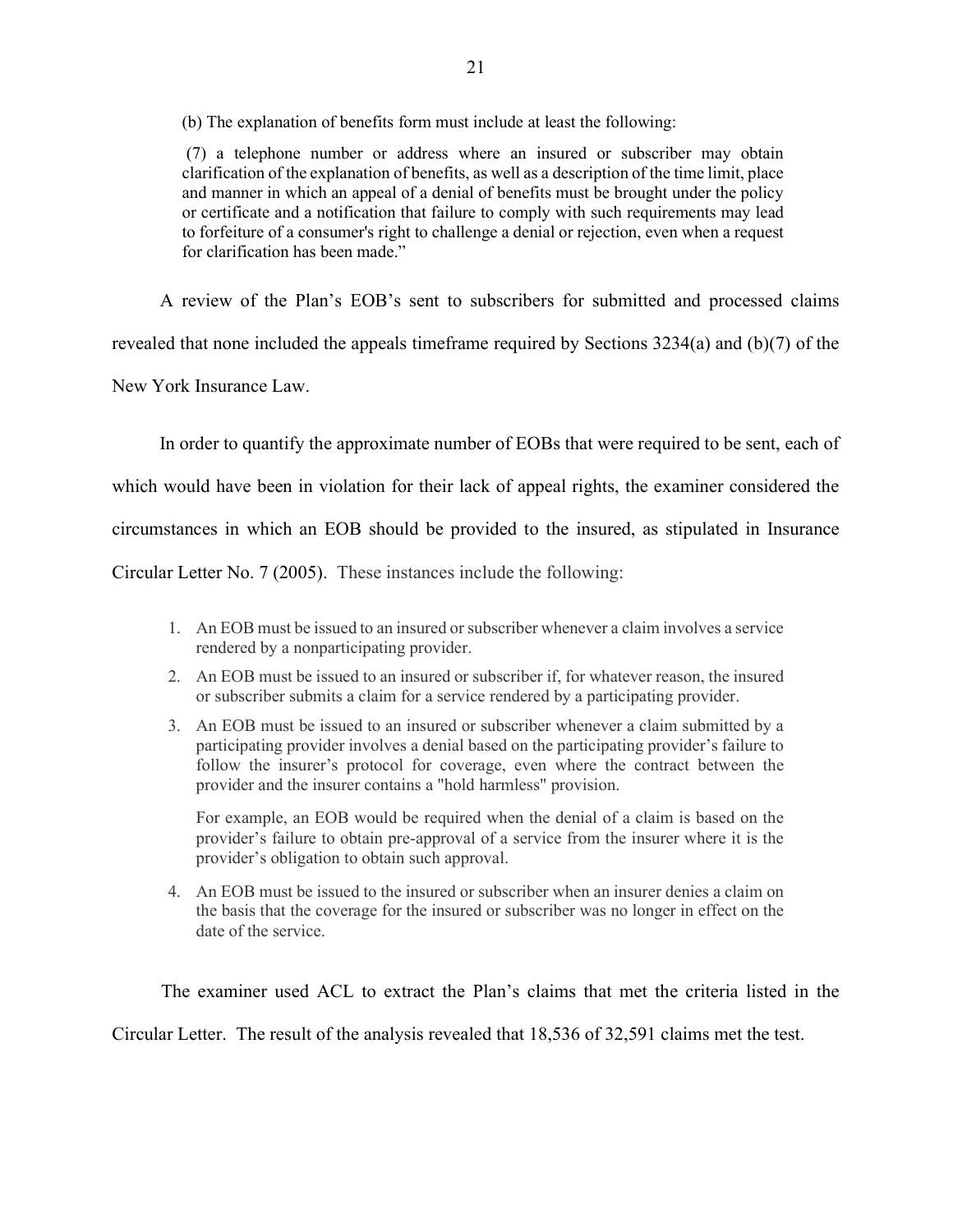It is recommended that the Plan comply with the requirements of Sections 3234(a) and (b)(7) of the New York Insurance Law by including a description of the time limit for external appeal in the EOB form.

Section 4802(b)(1) of the New York Insurance Law states in part the following:

"An insurer shall provide to all insureds written notice of grievance procedure… at the time that the insurer denies access to a referral or determines that a requested benefit is not covered pursuant to the terms of the contract… In the event that an insurer denies a service as an adverse determination as defined in article forty-nine of this chapter, the insurer shall inform the insured or the insured's designee of the appeal rights provided for in article forty-nine of this chapter."

A review of the EOB's that were sent to subscribers for submitted and processed claims did not include a provision for how to file a grievance, in violation of Section 4802(b)(1) of the New York Insurance Law.

It is recommended that the Plan comply with Section 4802(b)(1) of the New York Insurance Law by including a provision for subscribers' grievance rights. It is noted that in response to this finding, the Plan has already updated its EOBs to include the provision for subscribers' grievance rights, in compliance with Section 4802(b)(1) of the New York Insurance Law.

It was also noted during the review that the Plan's EOBs include a section titled "Resources Available for Help." This section includes the name of the state regulatory agency that members can contact to pursue complaints against the Plan. However, for students that reside permanently outside of New York State, instead of listing the New York State Department of Financial Services, where the contact is listed, the form improperly listed the regulatory agency for the subscriber's permanent residence.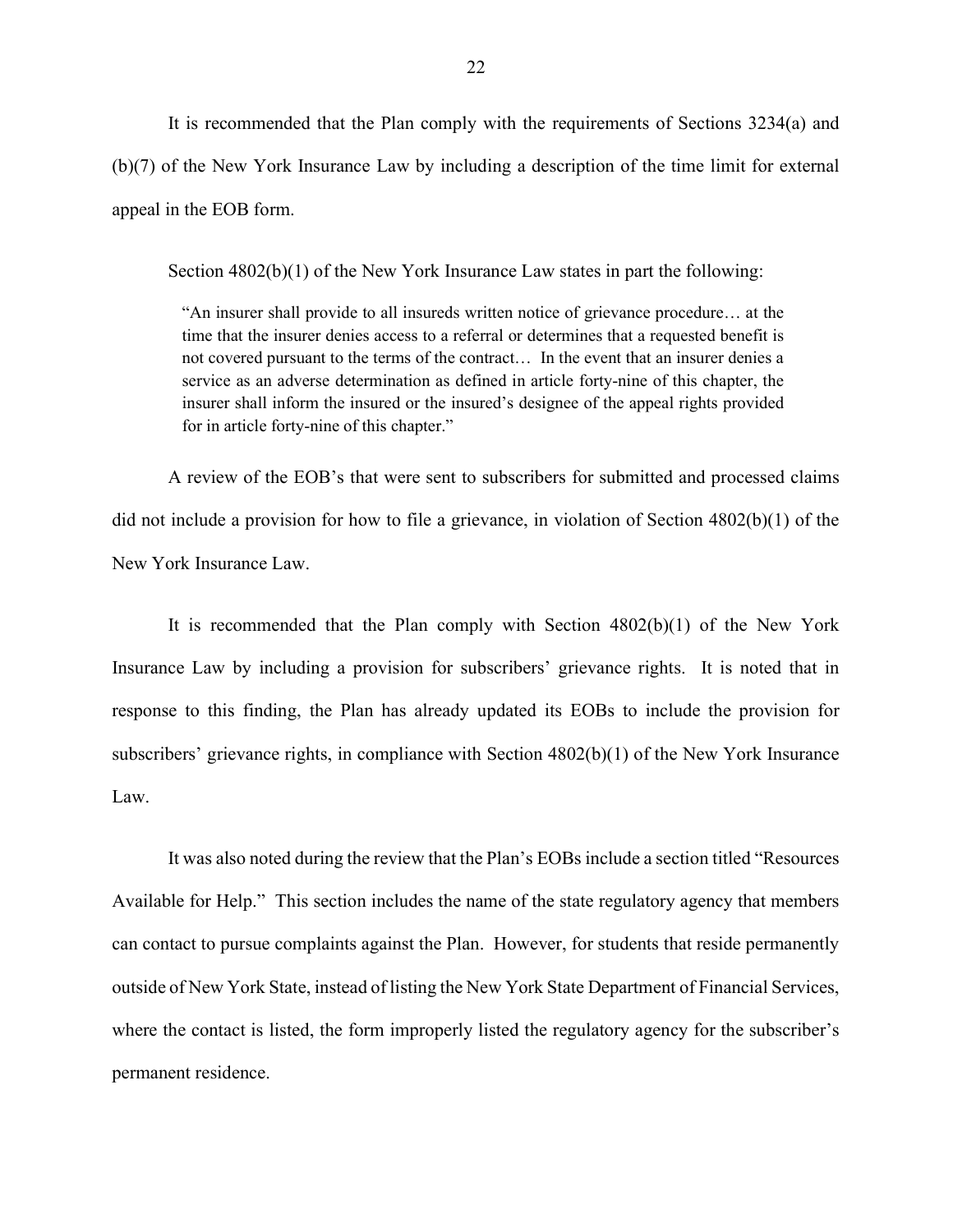It is recommended that the Plan update the "Resource Available to Help" section of its Explanation of Benefit forms so that subscribers are directed to the New York State Department of Financial Services.

#### D. Utilization Review

Section 4903(b)(1) of the New York Insurance Law states in part:

"The utilization review agent shall make a utilization review determination involving healthcare services which require pre-authorization and provide notice of a determination to the insured or insured's designee and the insured's health care provider by telephone and in writing within three business days of receipt of the necessary information."

A review of a sample selection of ten denied utilization review cases (out of the 53) by the examiner, revealed that in one case, a written notice of the determination was not provided to the insured or insured's designee and the insured's health care provider within the required time frame, in violation of Section 4903(b)(1) of the New York Insurance Law.

It is recommended that the Plan comply with Section 4903(b)(1) of the New York Insurance Law by providing a written notice of determination to the insured or insured's designee and the insured's health care provider within the required time frame.

Section 4903(e)(2) of the New York Insurance Law states in part:

(e) Notice of an adverse determination made by a utilization review agent shall be in writing and must include:

(2) instructions on how to initiate standard appeals and expedited appeals pursuant to section four thousand nine hundred four and an external appeal pursuant to section four thousand nine hundred fourteen of this article…"

A review of the same selected sample of ten denied utilization review case notices for adverse determination revealed that in all instances, the instructions on how to initiate standard and expedited appeals pursuant to Section 4904 of the New York Insurance Law, and an external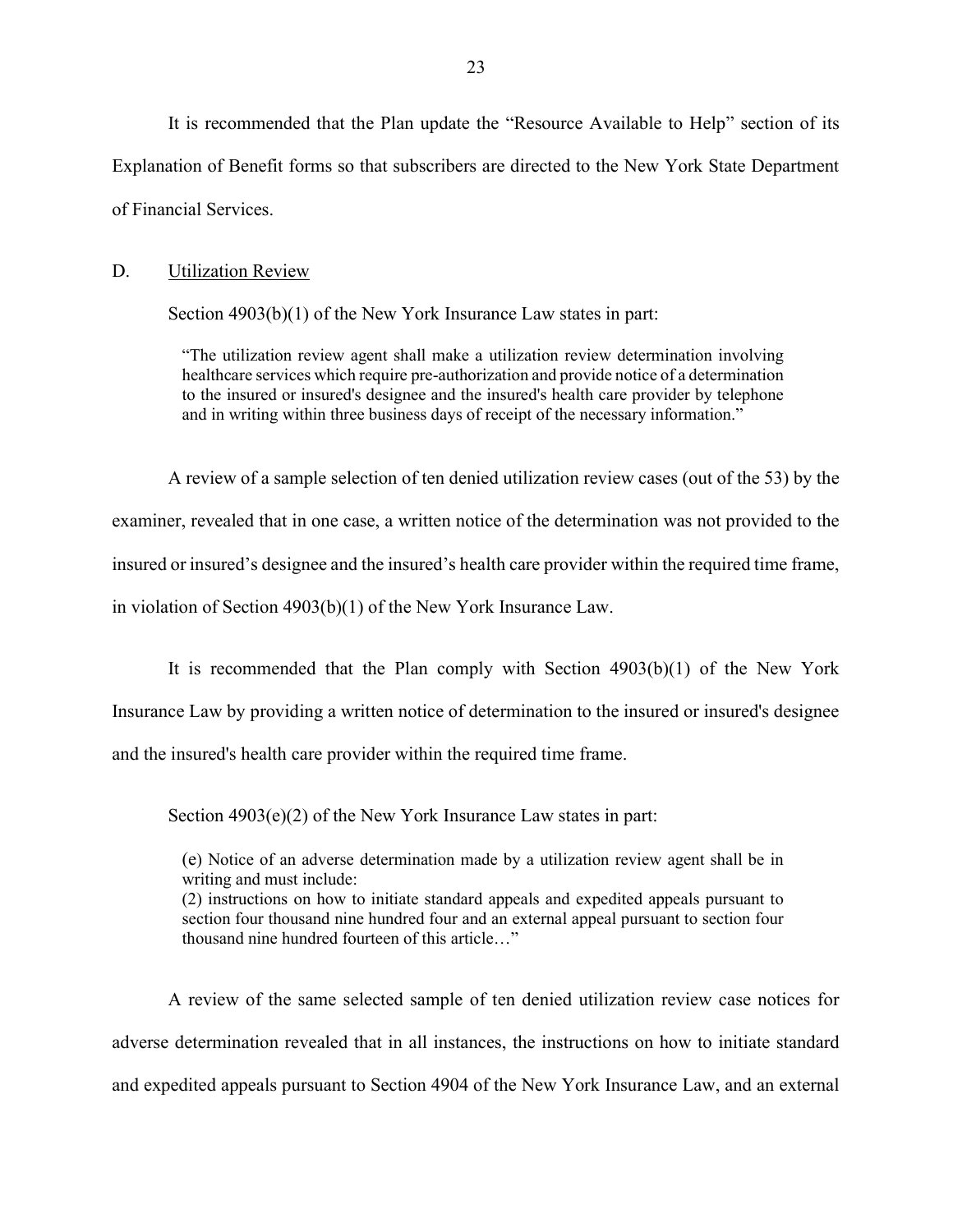appeal pursuant to Section 4914 of the New York Insurance Law, were not included in the notices, in violation of Section 4903(e)(2) of the New York Insurance Law.

It is recommended that the Plan comply with Section  $4903(e)(2)$  of the New York Insurance Law by including the instructions on how to initiate a standard appeal, and an expedited appeal.

Section 4904(c) of the New York Insurance Law states in part:

"…The utilization review agent must provide written acknowledgment of the filing of the appeal to the appealing party within fifteen days of such filing… The utilization review agent shall notify the insured, the insured's designee and, where appropriate, the insured's health care provider, in writing of the appeal determination within two business days of the rendering of such determination…"

During the examination period, the Plan received 53 denied utilization review appeals cases, from which the examiner reviewed a sample of ten. The review revealed that, in 6 instances, written acknowledgments of appeal filings were either not provided within fifteen days or were never sent to the appealing party, and in one instance, a written appeal determination was not provided within two business days of the rendering of the determination, in violation of Section 4904(c) of the New York Insurance Law.

It is recommended that SHP comply with Section 4904(c) of the New York Insurance Law by providing a written acknowledgement of the appeal filing within fifteen days of the receipt of the appeal, and by providing to its members a notice of the appeal of determination within two business days of the rendering of such determination.

Section 4904(c)(2) of the New York Insurance Law states in part:

"…a notice of the insured's right to an external appeal together with a description, jointly promulgated by the superintendent and the commissioner of health as required pursuant to subsection (e) of section four thousand nine hundred fourteen of this article, of the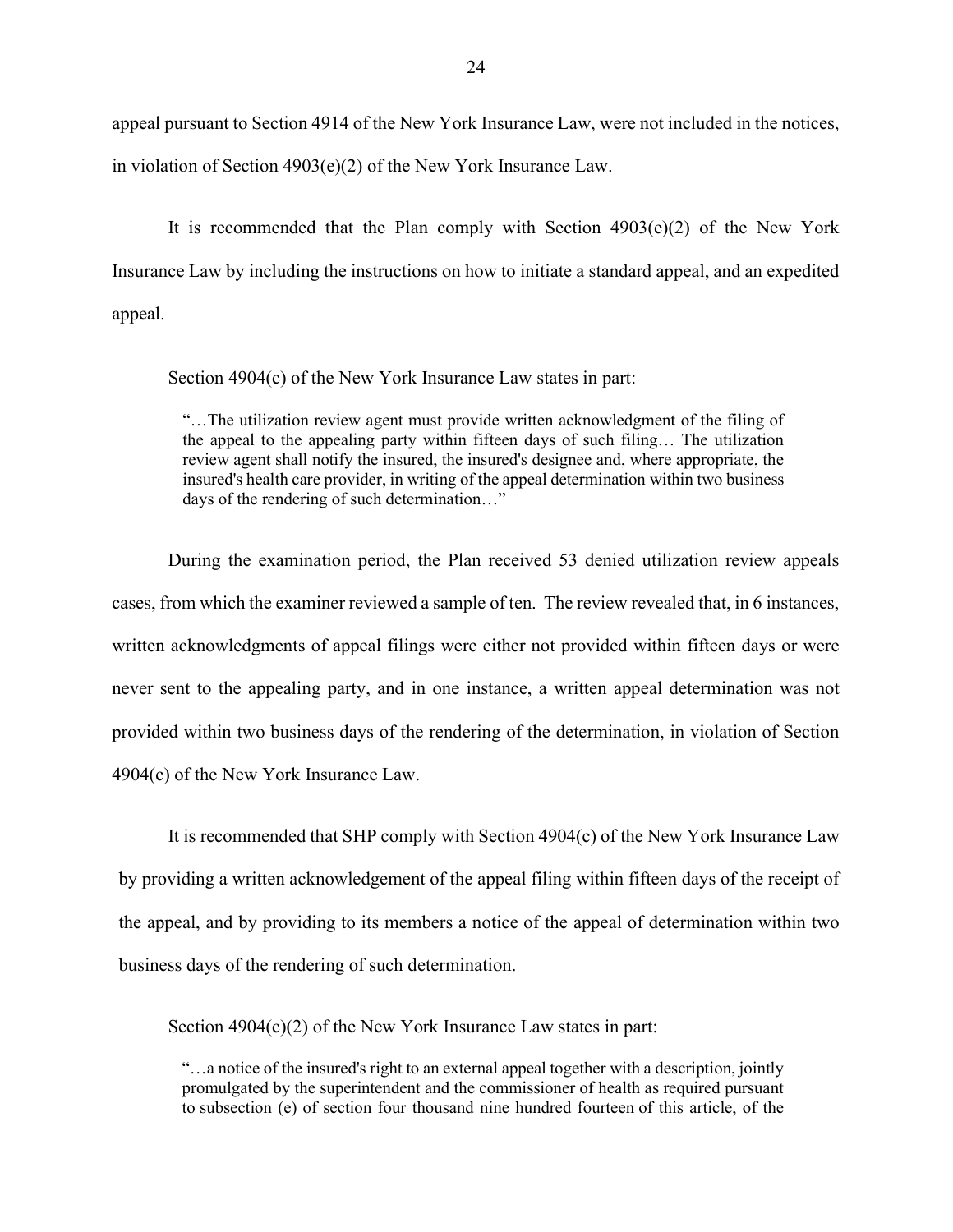external appeal process established pursuant to title two of this article and the time frames for such external appeals."

A review of a selected sample of ten appeals of utilization review adverse determination case notices revealed that in 5 instances the notices did not include the insured's right to an external appeal, in violation of Section 4904(c)(2) of the New York Insurance Law.

It is recommended that the Plan comply with Section  $4904(c)(2)$  of the New York Insurance Law by including a notice of the insured's right to an external appeal process in its final determination letters sent to its members.

Furthermore, Part 410.9(e)(2) of Insurance Regulation 166 (11 NYCRR 410) states in part:

"Each notice of a final adverse determination of an expedited or standard utilization review appeal under section four thousand nine hundred and four of the Insurance Law shall be in writing, dated and include the following: "(2) a clear statement that the notice constitutes the final adverse determination"

A review of the same selected sample of ten utilization review determination case notices revealed that in two instances, the notice did not include a clear statement that the notices constitute the final adverse determination as required by Part 410.9(e)(2) of Insurance Regulation 166 (11 NYCRR 410).

It is recommended that the Plan comply with Part  $410.9(e)(2)$  of Insurance Regulation 166 (11 NYCRR 410) by including a clear statement that the notice constitutes the final adverse determination in the final determination letter sent to the members.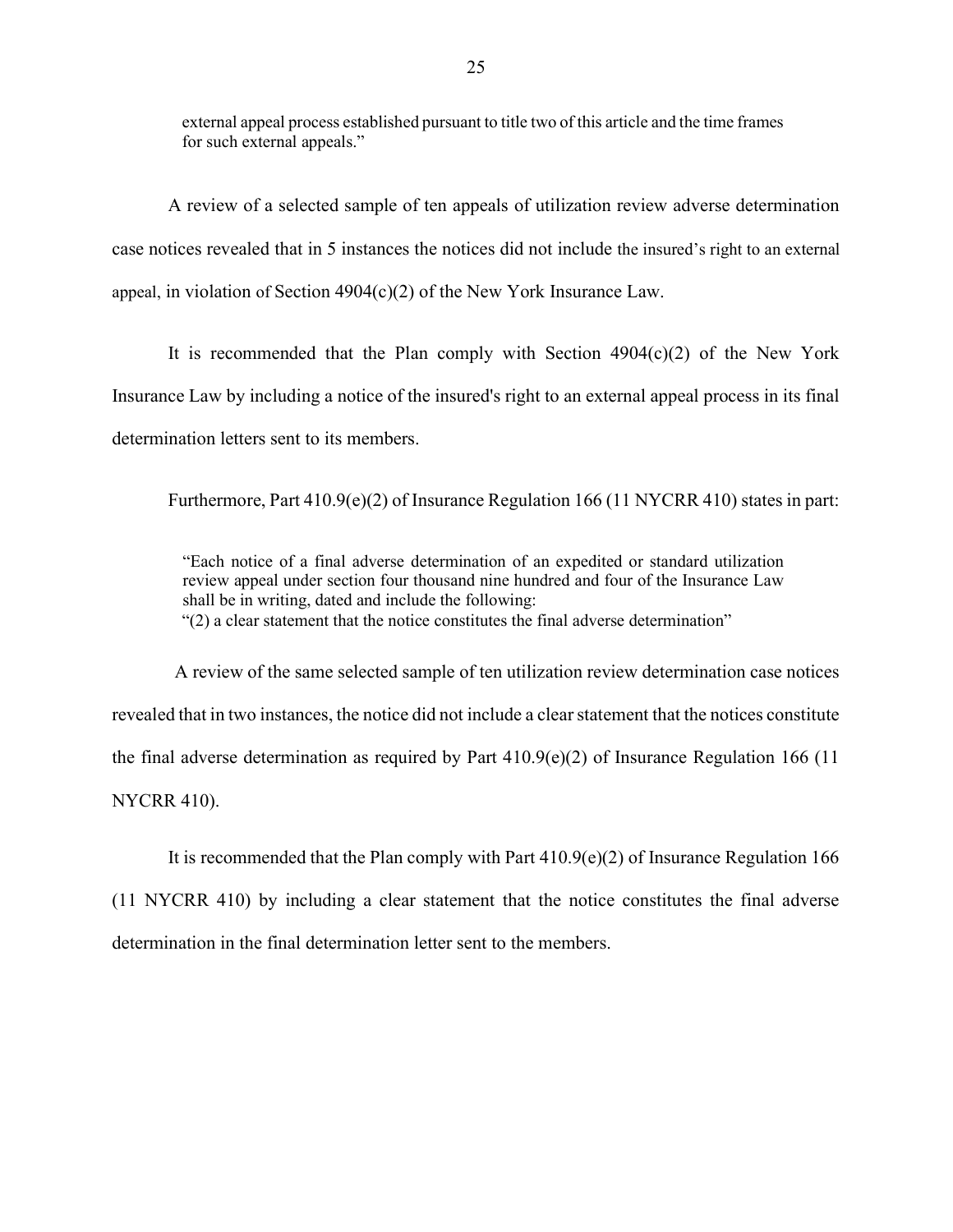#### E. Affordable Care Act ("ACA") Compliance

#### Out of Network Claims

Effective March 31, 2015, Part H of Chapter 60 of the 2014 Laws of New York provided new obligations on insurers involved in certain payment disputes with health care providers. Health care plans, physicians, and when applicable, other health care providers and patients, have the right to request a review by an Independent Dispute Resolution Entity ("IDRE") to resolve payment disputes regarding bills for certain emergency services or "surprise bills". This Part implements the requirements of Financial Services Law Article Six by establishing a dispute resolution process and establishing the standards for such process, including the criteria and process for certifying and selecting an IDRE.

Part 400.5(b)(2)(3) of Financial Services Regulation (23 NYCRR 400) states in part:

"(b) Upon receipt of a claim for a surprise bill that is submitted with an assignment of benefits form, or that the health care plan otherwise determines is a surprise bill, the health care plan shall:

(2) Provide notice to the non-participating physician or, as applicable, to the nonparticipating referred health care provider, describing how to initiate the independent dispute resolution process.

(3) Provide the insured with notice, included on or in conjunction with, an explanation of benefits, which shall:

(i) explain that the insured shall incur no greater out-of-pocket costs for the services than the insured would have incurred with a participating physician or health care provider;

 (ii) explain that the insured's cost-sharing may increase in the event the IDRE determines that the health care plan must pay additional amounts for the services of the non-participating physician or nonparticipating referred health care provider; and

(iii) direct the insured to contact the health care plan in the event that the nonparticipating physician or non-participating referred health care provider bills the insured for the out-of-network service."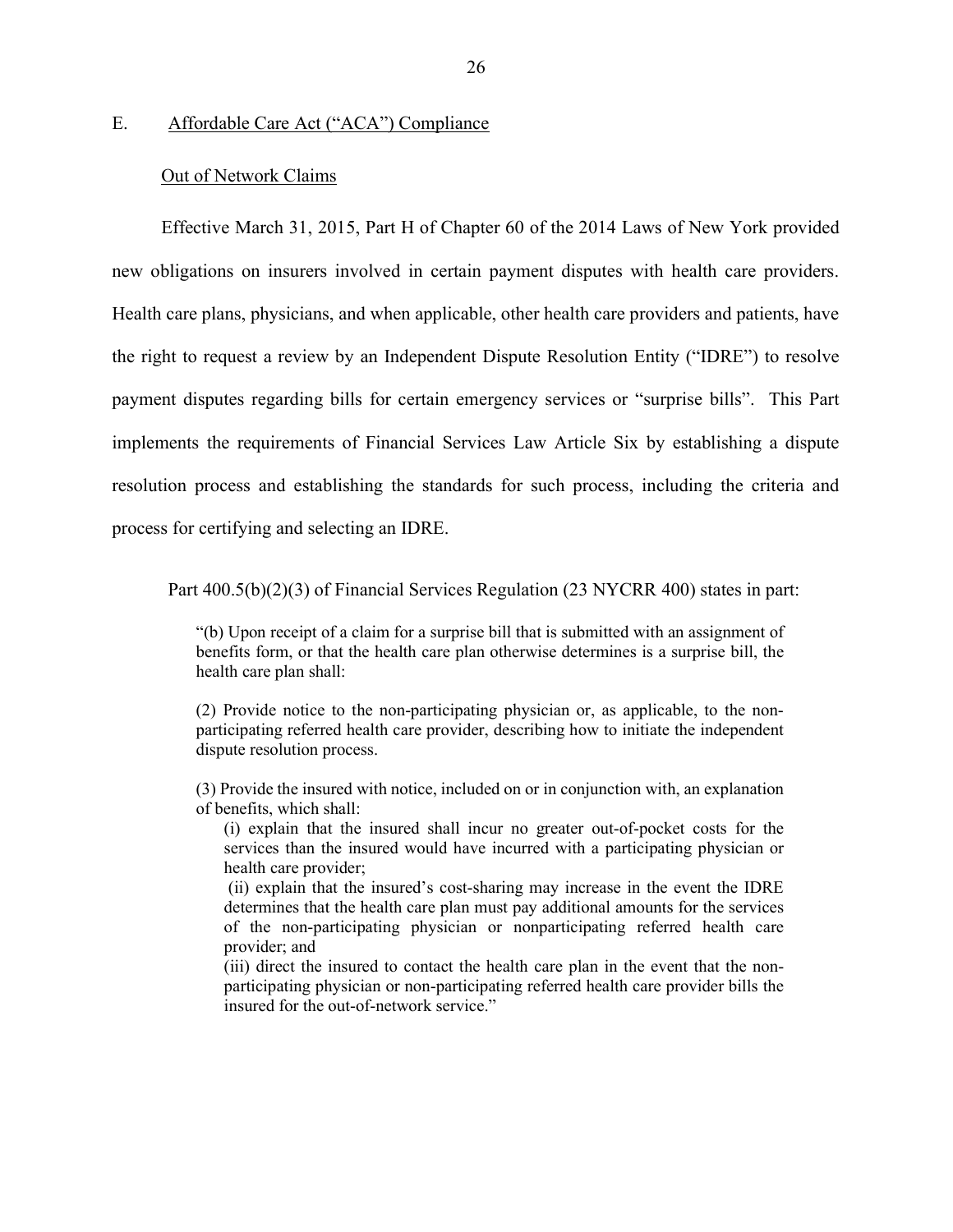While the examiner's review of paid claims did not locate any claims that triggered the captioned law, Aetna Student health noted that it did not have processes in place to communicate the required information.

It is recommended that the Plan implement processes to ensure that any out-of-network

surprise bills it receives are processed in compliance with the requirements of Part  $400.5(b)(2)(3)$ 

of Financial Services Regulation 400 (23 NYCRR 400).

#### Out-Of-Network Emergency Services

Part 400.5 (a) of Financial Services Regulation (23 NYCRR 400), states in part:

"Upon receipt of a claim for emergency services rendered by a non-participating physician a health care plan shall:

(2) If the claim is submitted by the non-participating physician, or if payment is made to the non-participating physician, provide notice to the non-participating physician describing how to initiate the independent dispute resolution process.

(3) If the health care plan pays an amount less than the non-participating physician's charge, provide the insured with notice, included on or in conjunction with, an explanation of benefits, which shall:

(i) explain that the insured shall incur no greater out-of-pocket costs for the services than the insured would have incurred with a participating physician;

(ii) explain that the insured's cost-sharing may increase in the event the IDRE determines that the health care plan must pay additional amounts for the services of the nonparticipating physician; and

(iii) direct the insured to contact the health care plan in the event that the nonparticipating physician bills the insured for the out-of-network service."

During the examiner's review of claims processing, it was noted that there were 98 claims

for out-of-network emergency services. A review of a sample of the claims revealed that the Plan's

EOBs and the letters sent to insureds and providers were not in compliance with Part 400.5 (a) of

Financial Services Regulation (23 NYCRR 400), as stated above.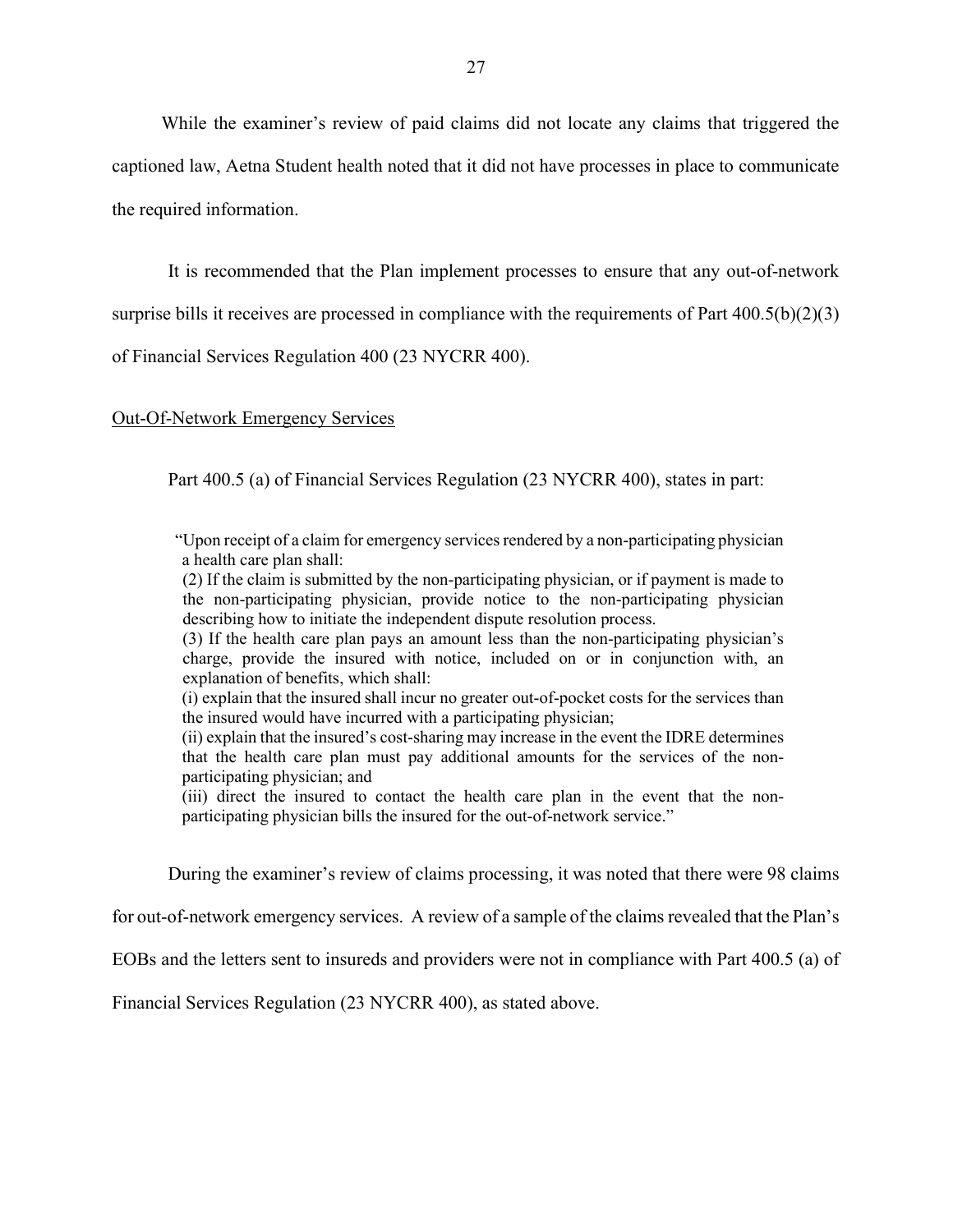It is recommended that the Plan's out-of-network emergency services notices and explanation of benefits include the information required by Part 400.5(a) of Financial Services Regulation (23 NYCRR 400).

#### Out-Of-Network Referral

Section 4904(a-2) of the New York Insurance Law states in part:

"An insured or the insured's designee may appeal an out-of-network referral denial by a health care plan by submitting a written statement from the insured's attending physician, who must be a licensed, board certified or board eligible physician qualified to practice in the specialty area of practice appropriate to treat the insured for the health service sought, provided that:

(1) the in-network health care provider or providers recommended by the health care plan do not have the appropriate training and experience to meet the particular health care needs of the insured for the health service; and

(2) recommends an out-of-network provider with the appropriate training and experience to meet the particular health care needs of the insured, and who is able to provide the requested health service."

The examiners obtained and reviewed seven (7) appeal letters sent to members that met the criteria for Out-Of-Network utilization review denials. During the review, it was noted that; in violation of Section 4904(a-2) of the New York Insurance Law, the letters did not include a provision advising members of the availability of in-network provider (s) with the appropriate training and experience to meet the particular health care needs of the insured, and who would be able to provide the requested health service.

It is recommended that the Plan comply with Section 4904(a-2) of the New York Insurance Law by advising the members in the utilization review denial letters the availability of in-network provider(s) with the appropriate training and experience to meet the particular health care needs of the insured, and who is able to provide the requested health service in its final adverse determination letters.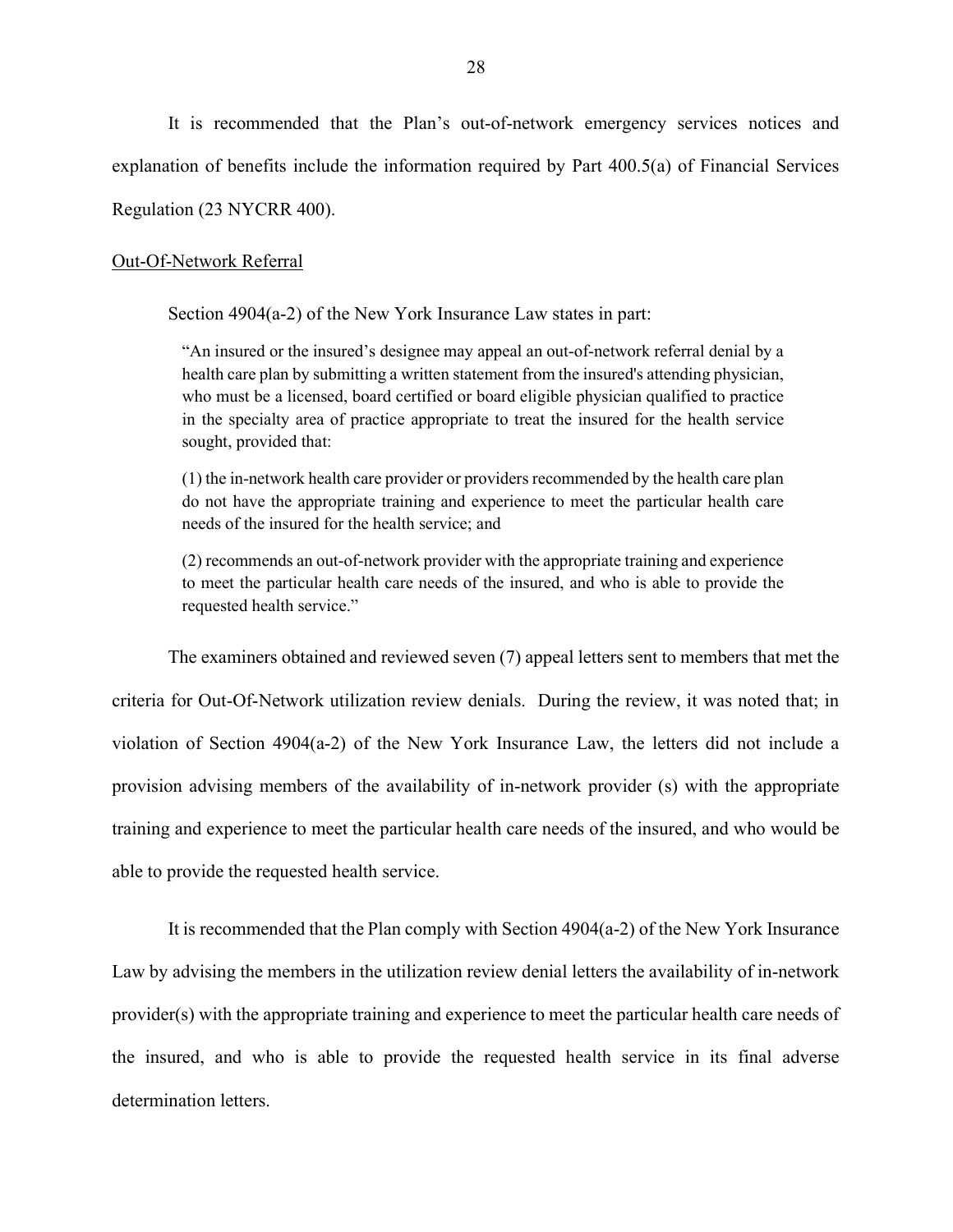#### 7. SUMMARY OF COMMENTS AND RECOMMENDATIONS

### ITEM PAGE NO.

7

8

#### A. Corporate Governance

 It is recommended that the Plan, as a best practice, and in conformance with the Not-For-Profit Corporation Law - Section 621(a), keep minutes of quarterly and annual board meetings.

#### B. Third Party Agreements

It is recommended that the Plan include a requirement in its service agreement with Aetna that Aetna annually provide a Service Organization Control 2 ("SOC2") Certification relating to, at minimum: IT security, availability, processing integrity, confidentiality, and privacy.

## C. Accounts and Records

- i. It is recommended, as a best practice, that the Plan conform with the requirements of Sections 1505 of the New York Insurance Law by ensuring that fees allocated to the Plan by the University are fair and reasonable and that expenses allocated to the Plan are determined on an equitable basis in conformity with customary accounting practices. 10
- ii. It is also recommended, as a best practice, that the Plan conform with Part 106.6 of Insurance Regulation No. 30 (11 NYCRR 106.6) by maintaining proper records to support the allocation percentages used for its expenses. 10

#### D. **Investment and Cash Management**

It is recommended, as a best practice, that a separate cash account be maintained apart from the University. 11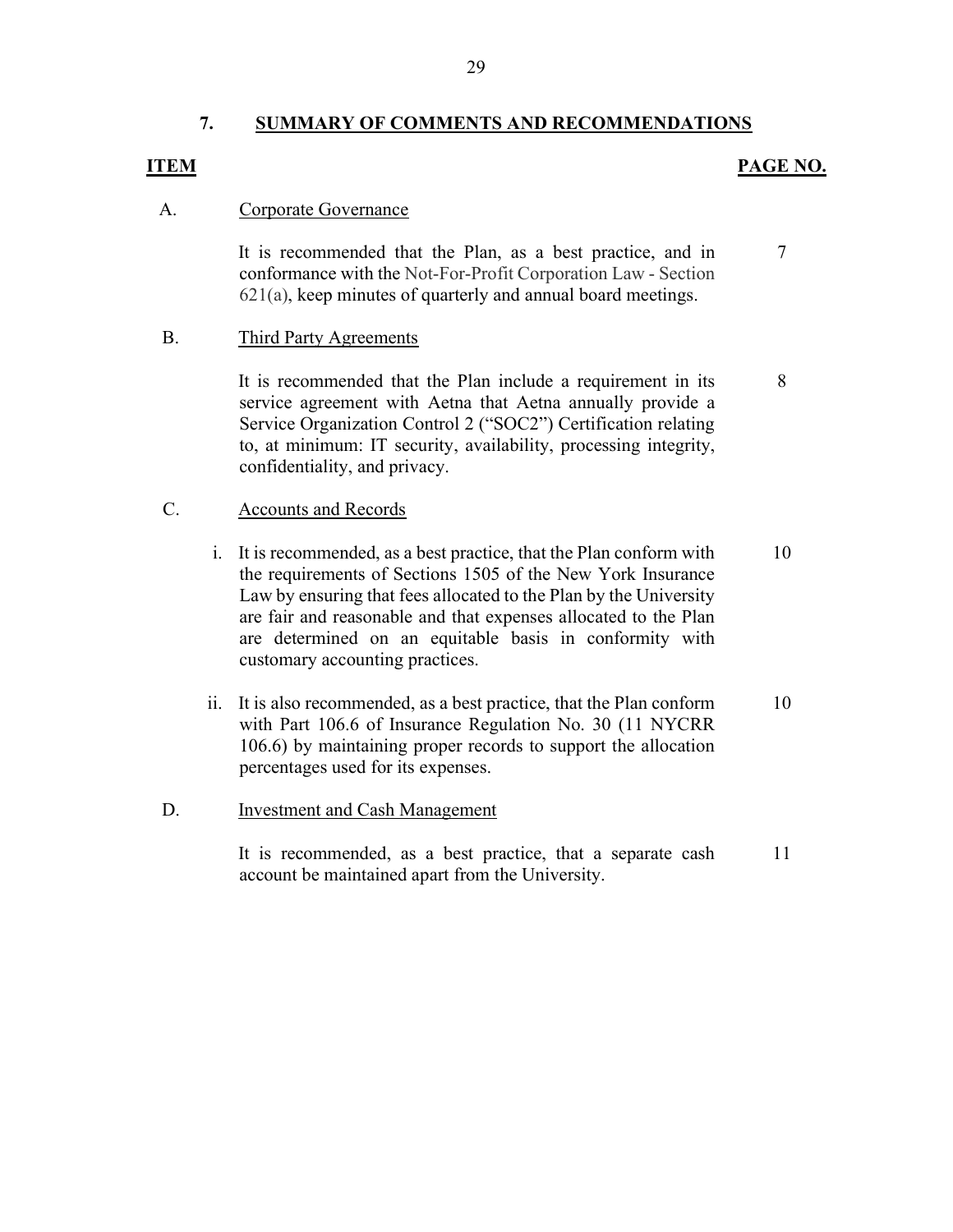## E. Claims Unpaid

- i. It is recommended that the Plan include the capitation claims expense payment in the calculation of the unpaid claims reserve. 16
- ii. It is further recommended that the Plan use the Department approved percentages of 14.5% for medical/hospital benefits and 5.0% for prescription drug benefits, respectively, when calculating its unpaid claims reserve. 16

## F. Prompt Payment of Claims

- i. It is recommended that the Plan require its third-party claims administrator, Aetna, to implement appropriate procedures to ensure that claims are processed in compliance with the timeframes mandated by Section 3224-a of the New York Insurance Law. 18
- ii. It is recommended that the Plan establish a procedure wherein the Plan calculates and pay interest, where applicable, in compliance with Section 3224-a(c)(1) of the New York Insurance Law. 19

### G. Grievances.

- i. It is recommended that the Plan comply with Section 4802(d) of the New York Insurance Law by providing its members with an acknowledgement notice of the complaint within the requisite time frame. 20
- ii. It is recommended that the Plan comply with Section  $4802(g)(3)$ of the New York Insurance Law by including appeal procedures and forms within its complaint determination letters. 20

# H. Explanation of Benefits Statements

i. It is recommended that the Plan comply with the requirements of Sections 3234(a) and (b)(7) of New York Insurance Law by including a description of the time limit for external appeal in the EOB form. 22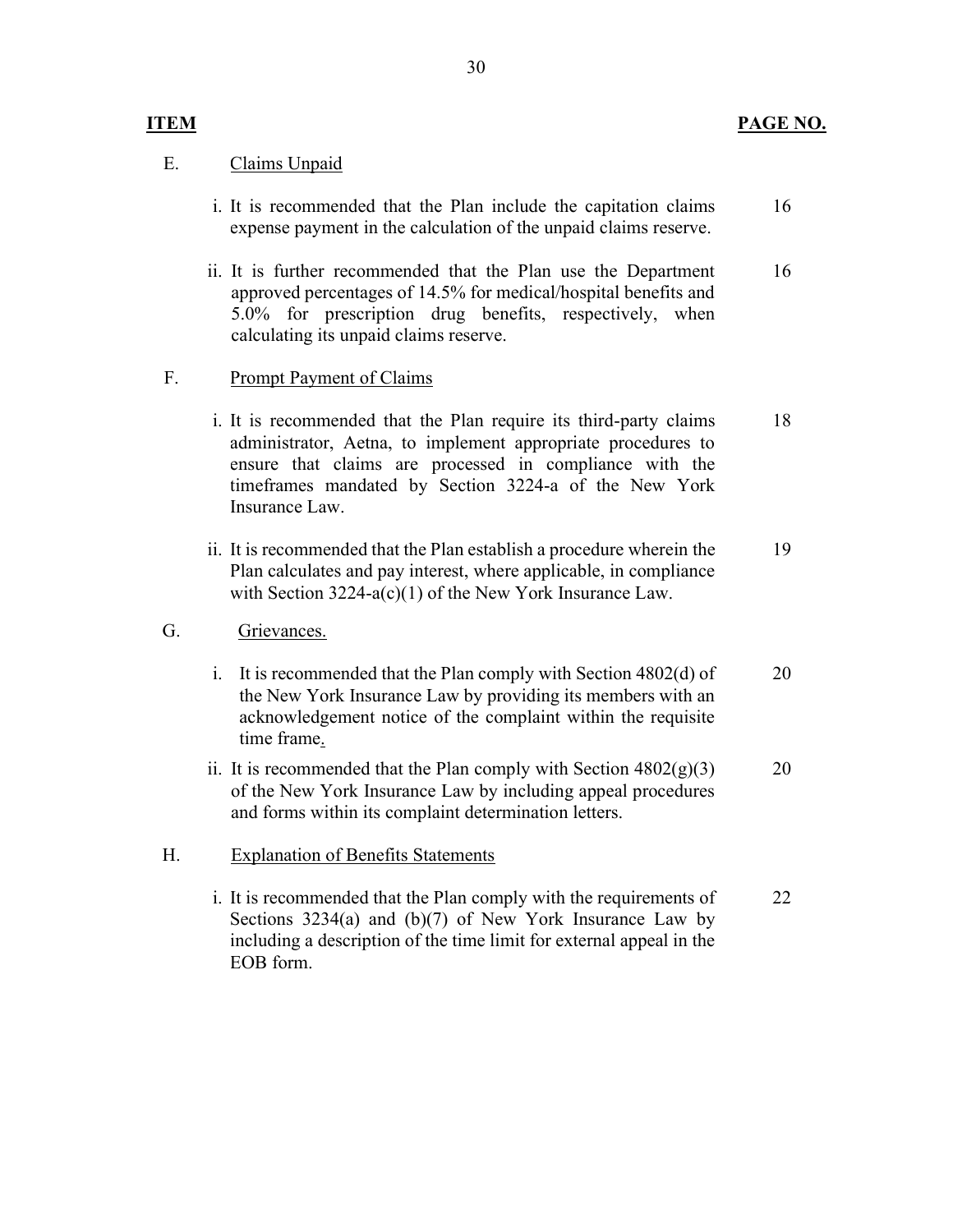### ITEM PAGE NO.

### H. Explanation of Benefits Statements

- ii. It is recommended that the Plan comply with Section 4802(b)(1) of the New York Insurance Law by including a provision for subscribers' grievance rights. It is noted that in response to this finding, the Plan updated its EOBs to include the provision for subscribers' grievance rights, in compliance with Section 4802(b)(1) of the New York Insurance Law. 22
- iii. It is recommended that the Plan update the "Resource Available to Help" section of its Explanation of Benefit forms so that subscribers are directed to the New York State Department of Financial Services. 23

#### I. Utilization Review

- i. It is recommended that the Plan comply with Section  $4903(b)(1)$ of the New York Insurance Law by providing a written notice of determination to the insured or insured's designee and the insured's health care provider within the required time frame. 23
- ii. It is recommended that the Plan comply with Section  $4903(e)(2)$ of the New York Insurance Law by including the instructions on how to initiate a standard appeal, and an expedited appeal. 24
- iii. It is recommended that SHP comply with Section 4904(c) of the New York Insurance Law by providing a written acknowledgement of the appeal filing within fifteen days of the receipt of the appeal, and by providing to its members a notice of the appeal of determination within two business days of the rendering of such determination. 24
- iv. It is recommended that the Plan comply with Section  $4904(c)(2)$ of the New York Insurance Law by including a notice of the insured's right to an external appeal process in its final determination letters sent to its members. 25
- v. It is recommended that the Plan comply with Part  $410.9(e)(2)$  of Insurance Regulation 166 (11 NYCRR 410) by including a clear statement that the notice constitutes the final adverse determination in the final determination letter sent to the members. 25

31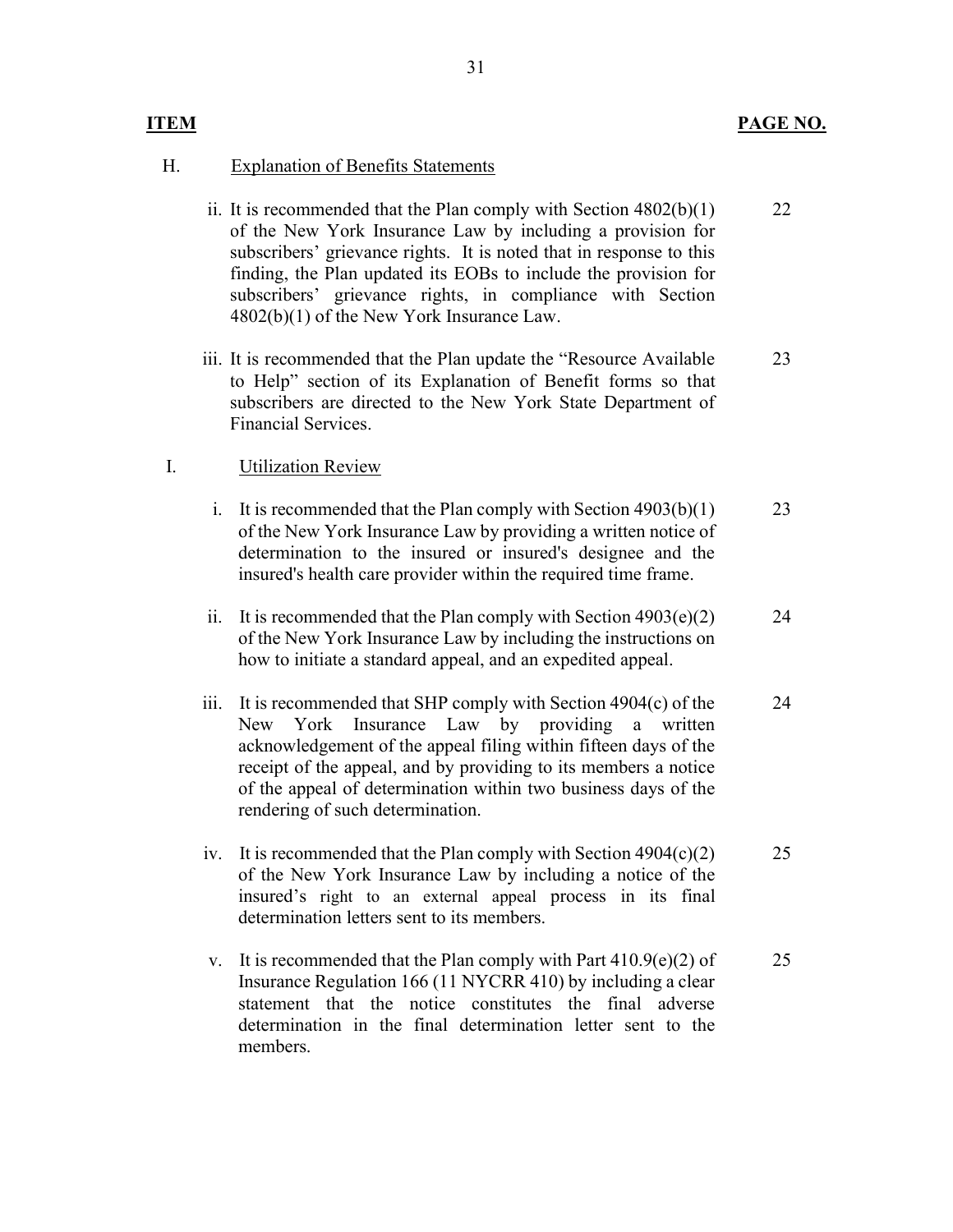- J. Affordable HealthCare Act ("ACA") Compliance.
	- i. It is recommended that the Plan implement processes to ensure that any out-of-network surprise bills it receives are processed in compliance with the requirements of Part  $400.5(b)(2)(3)$  of Financial Services Regulation 400 (23 NYCRR 400). 27
	- ii. It is recommended that the Plan's out-of-network emergency services notices and explanation of benefits include the information required by Part 400.5(a) of Financial Services Regulation (23 NYCRR 400). 28
	- iii. It is recommended that the Plan comply with Section 4904(a-2) of the New York Insurance Law by advising the members in the utilization review denial letters the availability of in-network provider(s) with appropriate training and experience to meet the particular health care needs of the insured, and who is able to provide the requested health service in its final adverse determination letters. 28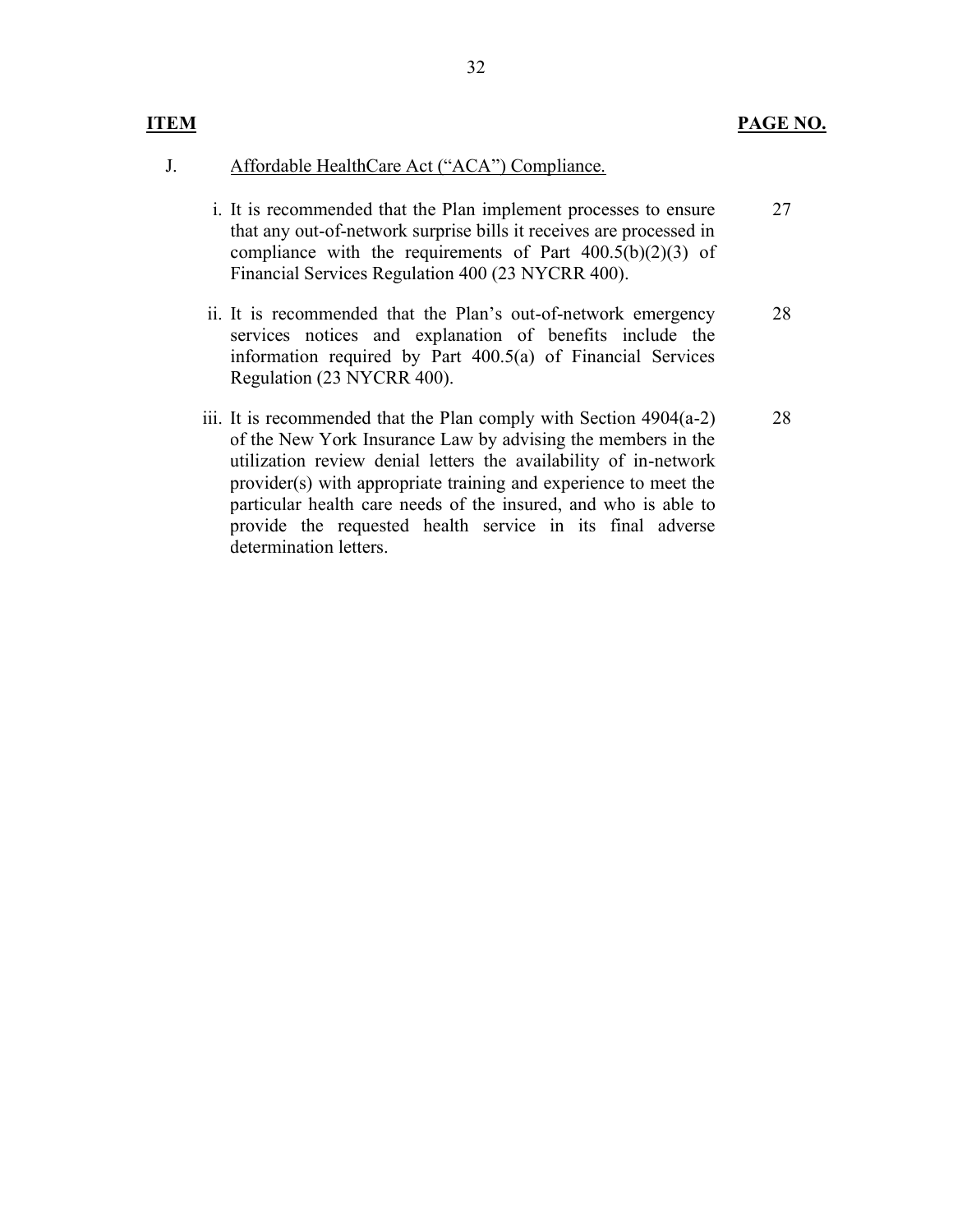Respectfully submitted,

 Hussein Agouda Insurance Examiner, CFE

STATE OF NEW YORK )  $\sum$  $)$ COUNTY OF NEW YORK)

Hussein Agouda, being duly sworn, deposes and says that the foregoing report submitted by him is true to the best of his knowledge and belief.

Hussein Agouda

Subscribed and sworn to before me This \_\_\_\_\_ day of \_\_\_\_\_\_\_\_\_ 2020.